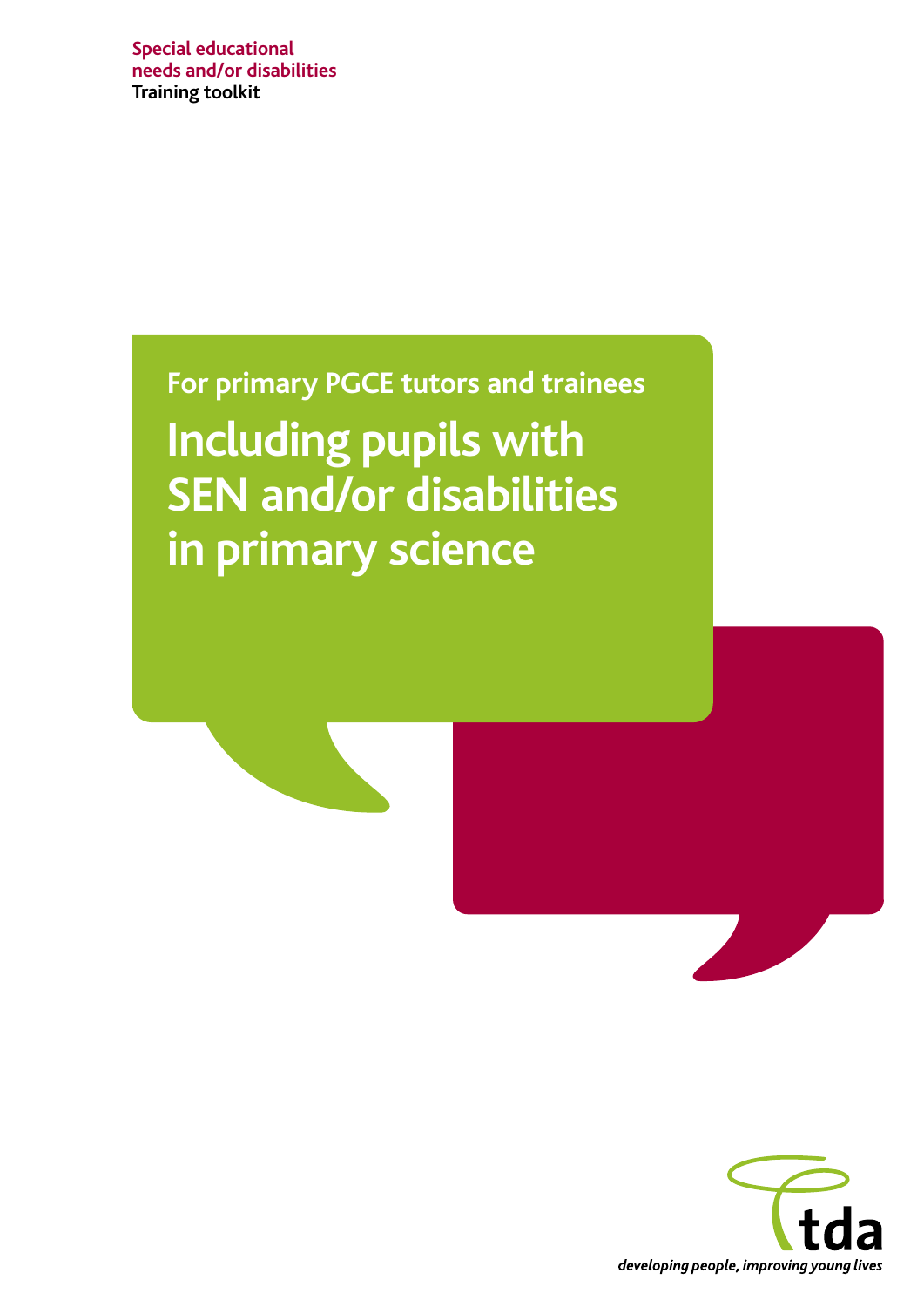## **Contents**

|    | 1 Including pupils with SEN and/or disabilities in<br>primary science lessons                    | 3  |
|----|--------------------------------------------------------------------------------------------------|----|
|    | 2 Removing barriers to the primary science curriculum<br>for pupils with SEN and/or disabilities | 6  |
|    | 3 Self-audit for inclusive science lessons:<br>planning teaching, learning and support           | 7  |
|    | 4 Science and Every Child Matters                                                                | 22 |
| 5. | Early development in the National Curriculum:<br>the P scales for science                        | 23 |
| 6  | <b>Bilingual learners</b>                                                                        | 24 |
|    | 7 Sources of information and advice                                                              | 25 |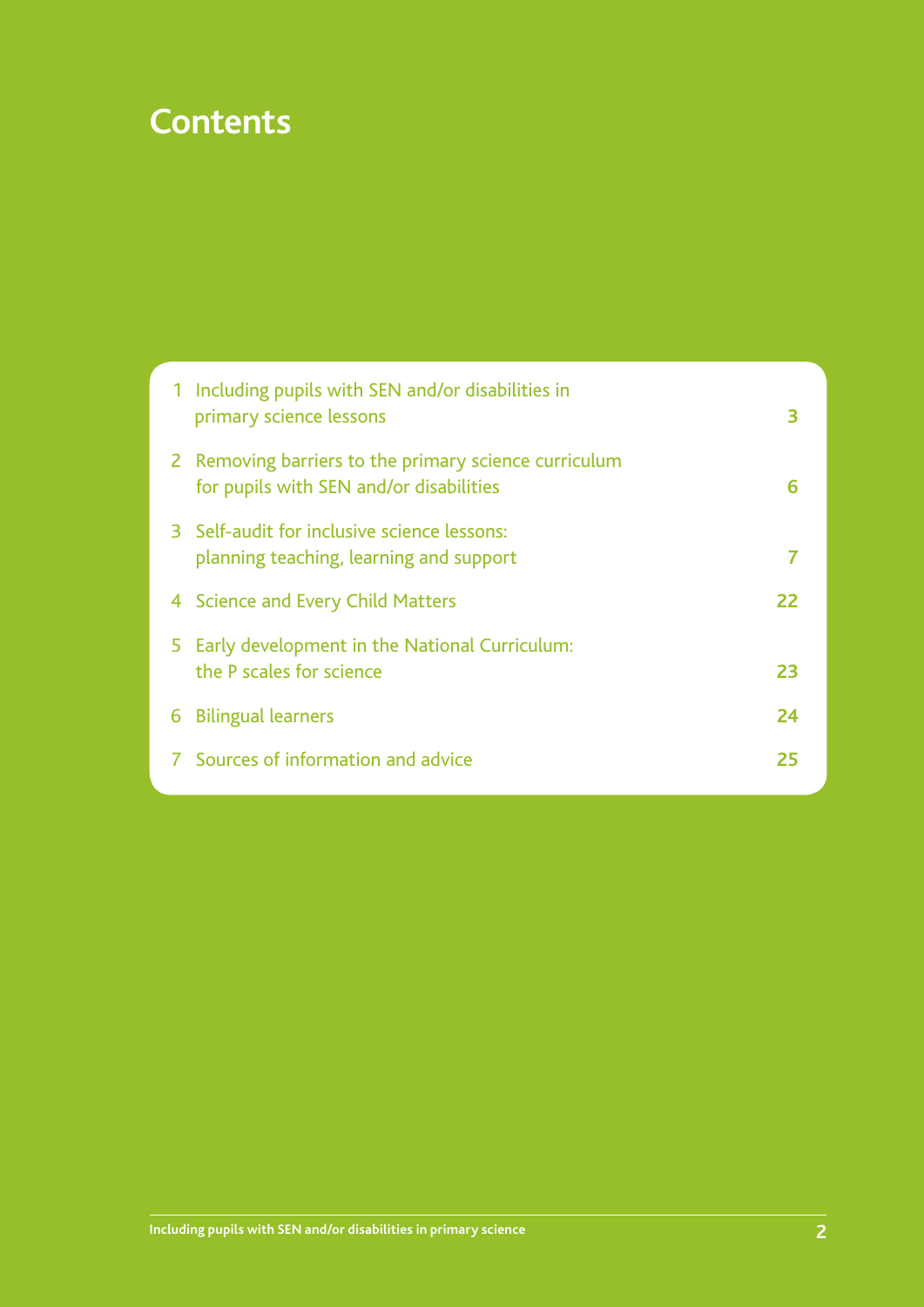# **Including pupils with SEN and/or disabilities 1 in primary science lessons**

### **Introduction**

This booklet gives tutors and trainees information about subject-specific issues in the science curriculum for pupils with SEN and/or disabilities. It offers a straightforward introduction to planning inclusive science lessons. There are also suggestions for further reading and support in section 7.

Each booklet in this series contains a self-audit table (section 3). This offers a range of ideas that you can use to check against your practice and the practice you observe. The organisation of information in this table is based on the most recent research evidence and the views of expert teachers.

Recent evidence (eg Davis and Florian, 2004) suggests that much of what has traditionally been seen as pedagogy for pupils with SEN and/or disabilities consists of the approaches used in ordinary teaching, extended or emphasised for particular individuals or groups of pupils. This applies even when teaching approaches may look very different, eg when teachers are working with pupils with complex needs.

Trials of these materials in 2007/08 suggested that grouping teaching approaches into themes helps new teachers and those who work with them to consider and discuss their practice. Therefore each self-audit table is grouped under eight themes:

- maintaining an inclusive learning environment
- multi-sensory approaches, including information and communication technology (ICT)
- working with additional adults
- managing peer relationships
- adult-pupil communication
- formative assessment/assessment for learning
- motivation, and
- memory/consolidation.

There are many overlaps between these themes, but the model offers a useful starting point to help you develop teaching approaches that include pupils with SEN and/or disabilities.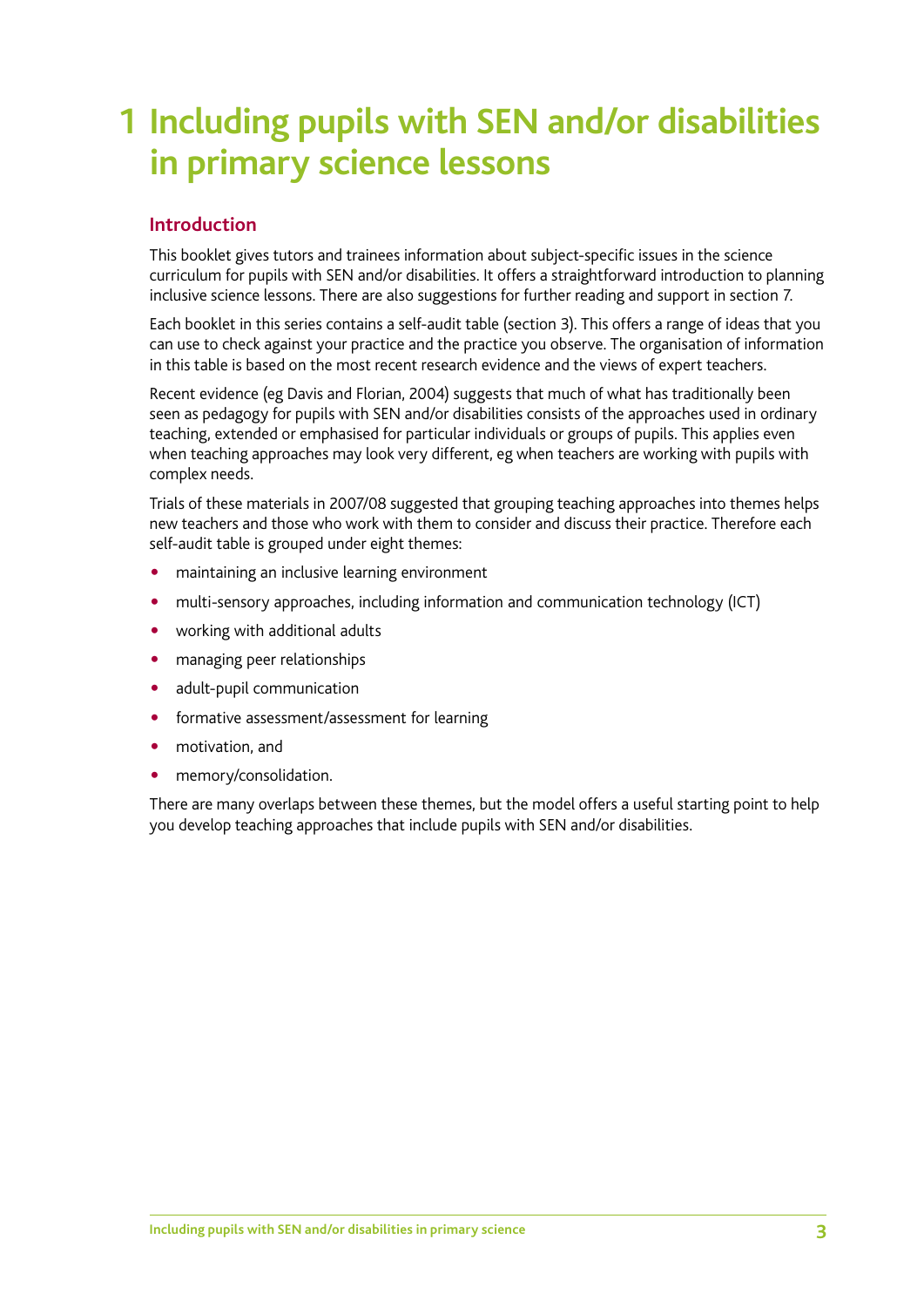#### **Science**

**"The study of science fires pupils' curiosity about phenomena in the world around them and offers opportunities to find explanations. It engages learners at many levels, linking direct practical experience with scientific ideas. Experimentation and modelling are used to develop and evaluate explanations, encouraging critical and creative thought. Pupils learn how knowledge and understanding in science are rooted in evidence. They discover how scientific ideas contribute to technological change – affecting industry, business and medicine and improving quality of life. They trace the development of science worldwide and recognise its cultural significance. They learn to question and discuss issues that may affect their own lives, the directions of societies and the future of the world."** National Curriculum, QCA, 2009

#### **Roles and responsibilities**

Recent legislation and guidance make clear that **all** the teaching staff in a school are responsible for the provision for pupils with SEN and/or disabilities. All staff should be involved in developing school policies and fully aware of the school's procedures for identifying, assessing and making provision for pupils with SEN and/or disabilities. Staff should help pupils with SEN to overcome any barriers to participating and learning, and make any reasonable adjustments needed to include disabled pupils in all aspects of school life.

The Disability Discrimination Act (DDA) has substantial implications for everyone involved in planning and teaching the curriculum. Schools have specific duties under the DDA to:

- make reasonable adjustments to their policies and practice to prevent discrimination against disabled pupils
- increase access for disabled pupils, including access to the curriculum, through accessibility planning, and
- promote disability equality and have a disability equality scheme showing how they will do so.

These duties are important and significant. They require schools to:

- take a proactive, systematic and comprehensive approach to promoting disability equality and eliminating discrimination, and
- build disability equality considerations in from the start at every level of activity, including developing and delivering the curriculum and classroom practice.

Schools must address their various DDA duties together in a way that brings greater benefits to disabled pupils, staff, parents and other users of the school. Using the self-audit table in this booklet to develop an inclusive approach to your teaching will help you carry out these duties in your subject.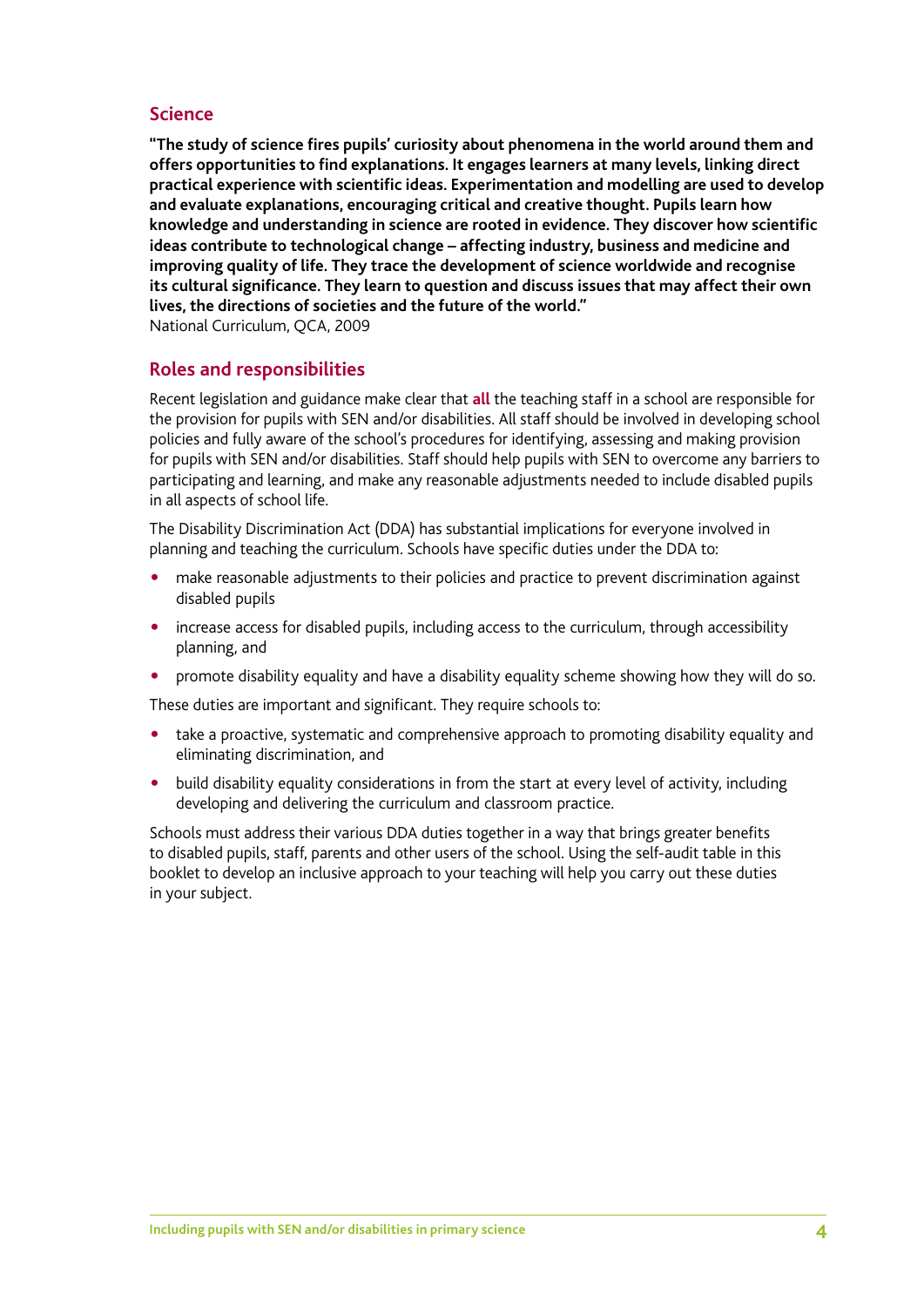### **Modifying the curriculum and the National Strategies to match pupils' needs**

Teachers have a statutory duty to modify the programmes of study (or National Strategy materials).

#### **"Schools have a responsibility to provide a broad and balanced curriculum for all pupils."**  National Curriculum, QCA, 2008

This is more than just giving pupils 'access to the curriculum'. The curriculum is not immovable, like some building, to which pupils with SEN and/or disabilities have to gain access. It is there to be changed, where necessary, to include all pupils.

The statutory 'inclusion statement' in the National Curriculum sets out a framework for modifying the curriculum to include all pupils. Teachers have to:

- set suitable learning challenges
- respond to pupils' diverse learning needs, and
- overcome potential barriers to learning and assessment for particular individuals and groups of pupils.

These principles allow you to:

- choose objectives for pupils with SEN and/or disabilities that are different from those of the rest of the group, or
- modify the curriculum to remove barriers so all pupils meet the same objectives.

Planning for pupils with SEN and/or disabilities should be part of the planning that you do for all pupils, rather than a separate activity. It doesn't need to be complicated or time-consuming. You can simply jot down brief notes in your lesson plans on the learning objectives and approaches you will use to remove barriers for pupils with SEN and/or disabilities. Any personal targets the pupil has can inform this planning. At times it may be appropriate to plan smaller steps to achieve the learning goal or provide additional resources. It is often possible to use the support available to do this, either from the SENCO or teaching assistant/mentor.

You should also think about the questions you will ask different groups and individuals and the ways you will check that pupils understand. Some pupils with SEN and/or disabilities will show they understand in different ways from their peers, so you should look at a range of opportunities for pupils to demonstrate what they know and can do.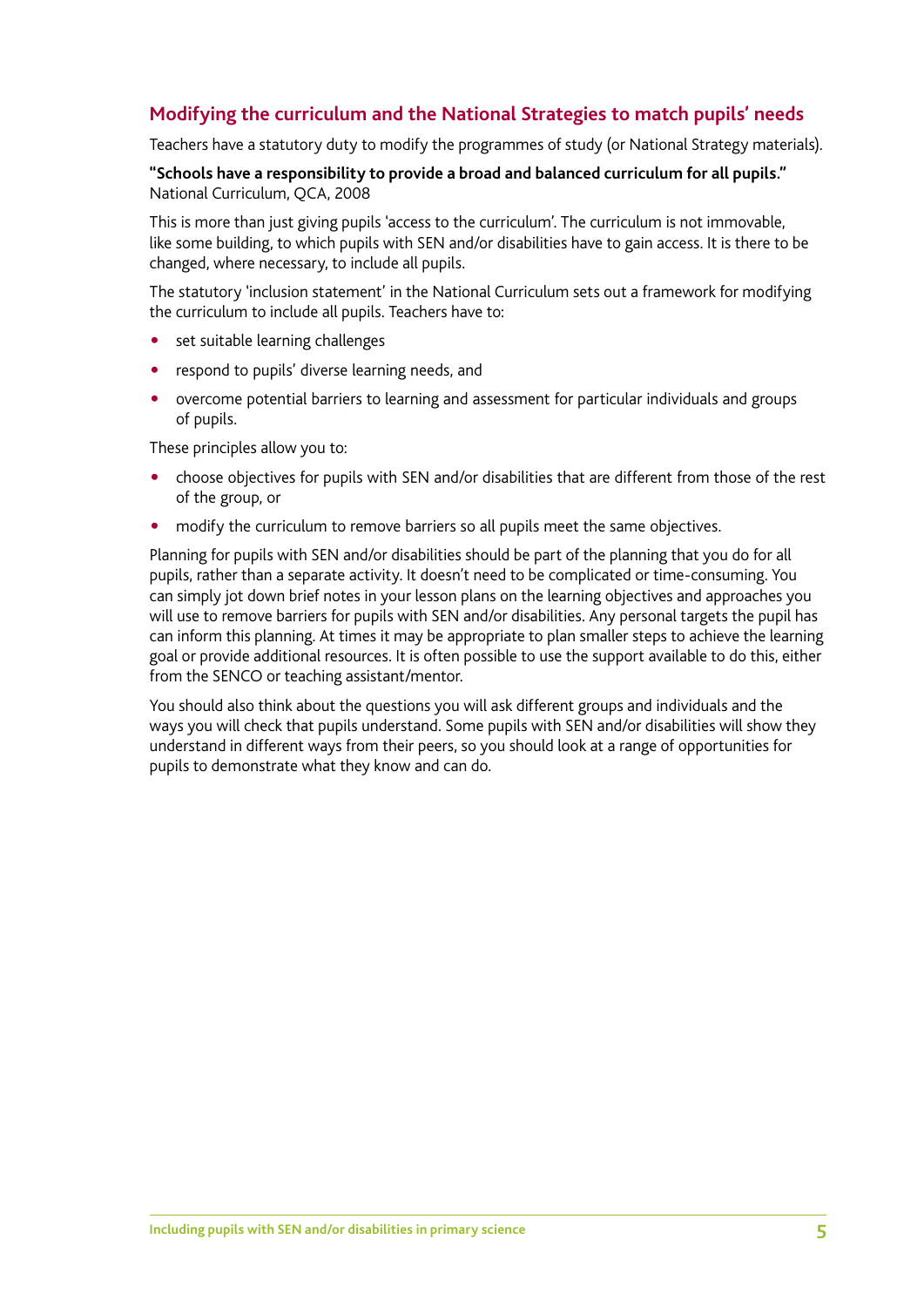## **Removing barriers to the primary 2 science curriculum for pupils with SEN and/or disabilities**

### **Teaching and learning**

To make science lessons inclusive, teachers need to anticipate what barriers to taking part and learning particular activities, lessons or a series of lessons may pose for pupils with particular SEN and/or disabilities. So in your planning you need to consider ways of minimising or reducing those barriers so that all pupils can fully take part and learn.

In some activities, pupils with SEN and/or disabilities will be able to take part in the same way as their peers. In others, some modifications or adjustments will need to be made to include everyone.

For some activities, you may need to provide a 'parallel' activity for pupils with SEN and/or disabilities, so that they can work towards the same lesson objectives as their peers, but in a different way − eg using a computer simulation of a process rather than manipulating equipment.

Occasionally, pupils with SEN and/or disabilities will have to work on different activities, or towards different objectives, from their peers.

There are some examples in the checklist in section 3.

#### **Assessment**

When assessing pupils, you need to plan carefully to give pupils with SEN and/or disabilities every opportunity to demonstrate what they know and are able to do, using alternative means where necessary.

For example, some pupils who are unable to use equipment and materials, including pupils with a visual or hearing impairment, may not be able to achieve certain aspects of the level descriptions. QCA (2008) advises that, when a judgement against level descriptions is required, your assessment of the pupil's progress should discount these aspects.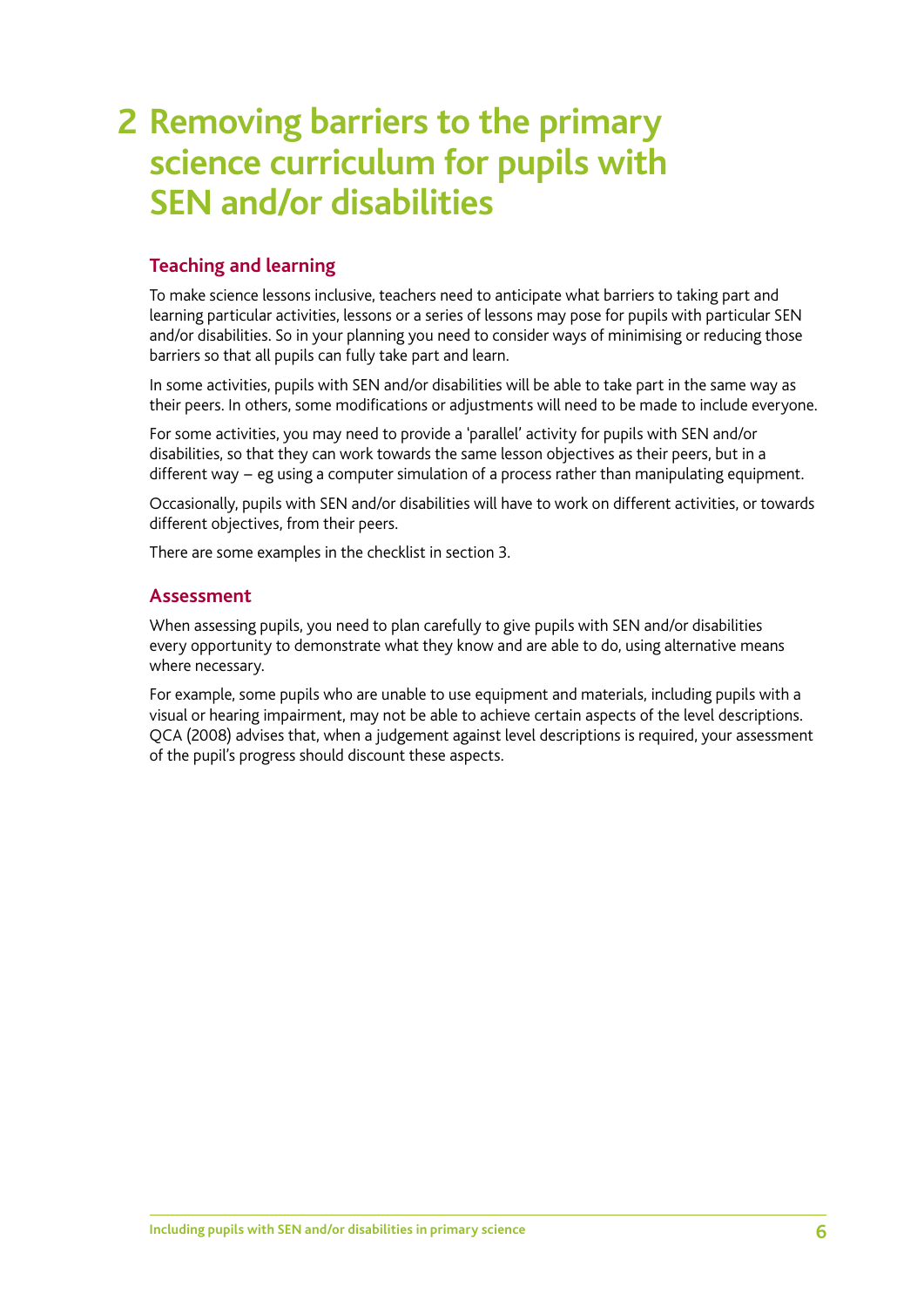# **Self-audit for inclusive science lessons: 3 planning teaching, learning and support**

You can use the following checklist to audit your practice and plan for more inclusive lessons.

The left-hand column of the table suggests approaches that are appropriate for pupils with SEN and/or disabilities in all subjects. The right-hand column suggests extensions and emphases that may be helpful in removing barriers for pupils with SEN and/or disabilities in science.

In most cases, the actions recommended are good practice for all pupils, regardless of their particular SEN and/or disability.

In other cases, the actions taken will depend on the barriers to taking part and learning identified in relation to the lesson being taught and pupils' particular SEN and/or disabilities. For example, the challenges of including hearing impaired pupils in work on sound will be quite different from those for including pupils with other SEN and/or disabilities.

Some children with identified needs – such as behaviour difficulties – may benefit from changes in activities or working with selected others or rest breaks. In these cases it is helpful to discuss and plan with a support assistant who knows the child well. The SENCO, subject associations and/or organisations supporting people with particular SEN/disabilities may be able to offer more specialist advice.

These examples are not comprehensive or exhaustive. They are intended to stimulate thinking rather than offer detailed advice on how to teach the subject to pupils with different types of special educational needs and/or disabilities. You will wish to add your own general or subject-specific ideas to the self-audit table.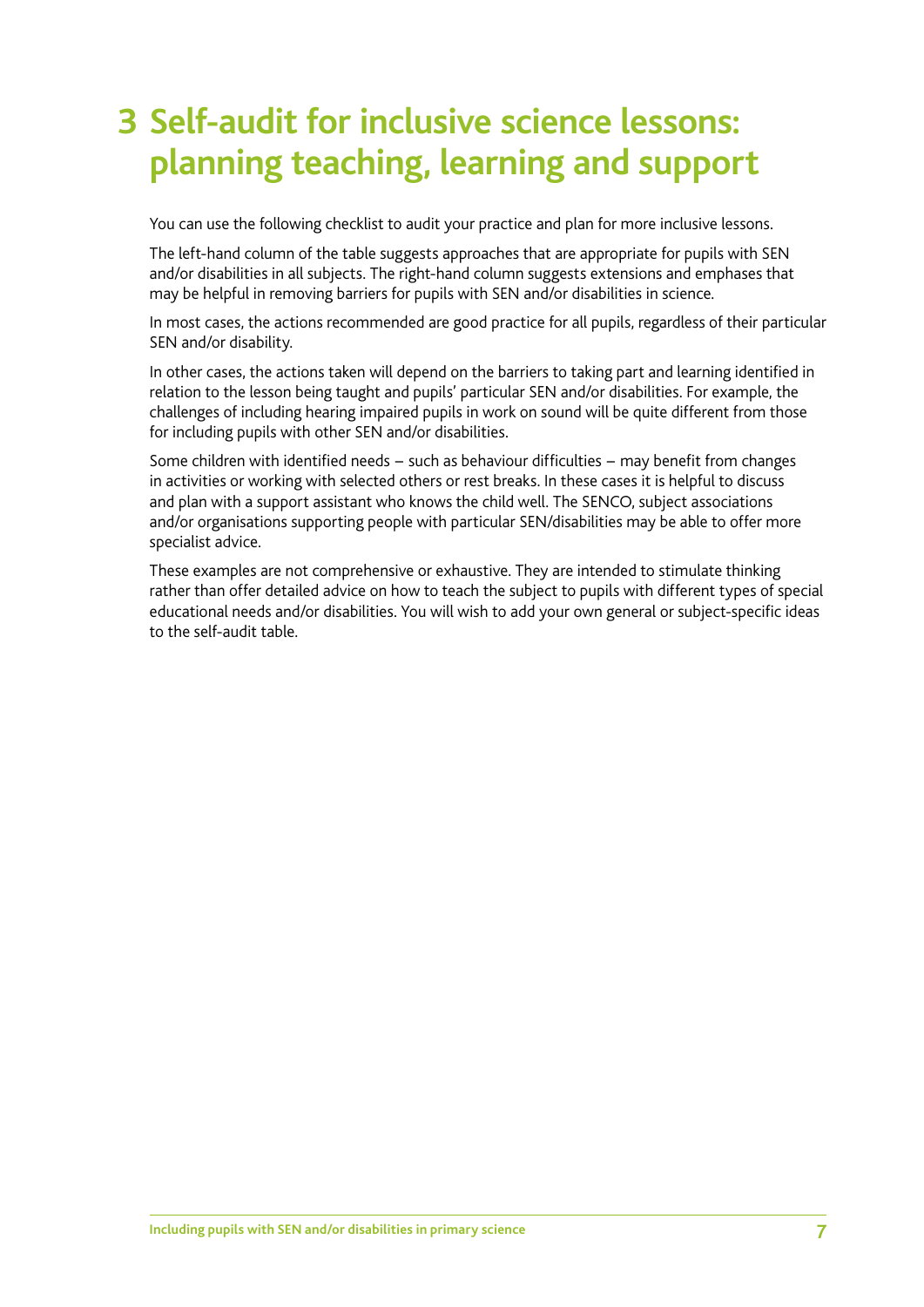## **Maintaining an inclusive learning environment**

| <b>Maintaining an inclusive</b><br>learning environment                                                                                        | <b>Science</b>                                                                                                                             | <b>Observed Tried out</b> |  |  |
|------------------------------------------------------------------------------------------------------------------------------------------------|--------------------------------------------------------------------------------------------------------------------------------------------|---------------------------|--|--|
| <b>Sound and light issues</b><br>For example:                                                                                                  | <b>Sound and light issues</b><br>Interactive whiteboards are                                                                               |                           |  |  |
| background noise and<br>reverberation are reduced                                                                                              | non-reflective to reduce glare.                                                                                                            |                           |  |  |
| sound field system is used,<br>if appropriate                                                                                                  |                                                                                                                                            |                           |  |  |
| glare is reduced<br>$\bullet$                                                                                                                  |                                                                                                                                            |                           |  |  |
| there is enough light for<br>$\bullet$<br>written work                                                                                         |                                                                                                                                            |                           |  |  |
| teacher's face can be seen -<br>avoid standing in front of light<br>sources, eg windows                                                        |                                                                                                                                            |                           |  |  |
| pupils use hearing and<br>low vision aids, where<br>necessary, and                                                                             |                                                                                                                                            |                           |  |  |
| video presentations have<br>subtitles for deaf or hearing-<br>impaired pupils and those with<br>communication difficulties,<br>where required. |                                                                                                                                            |                           |  |  |
| <b>Seating</b><br>Pupils' seating and the main board<br>position are planned for the shape                                                     | <b>Seating</b><br>Consider the accessibility of science<br>demonstrations.                                                                 |                           |  |  |
| of the room.                                                                                                                                   | Plan the demonstration area                                                                                                                |                           |  |  |
| Pupils can see and hear clearly, as<br>necessary:                                                                                              | so that it is clearly laid out,<br>uncluttered and gives all pupils a                                                                      |                           |  |  |
| the teacher                                                                                                                                    | clear view.                                                                                                                                |                           |  |  |
| each other, and                                                                                                                                | Height-adjustable tables and                                                                                                               |                           |  |  |
| the board/TV/screens.                                                                                                                          | benches make activities more<br>accessible.                                                                                                |                           |  |  |
| Seating allows for peer or adult<br>support.                                                                                                   | Seating should allow all pupils in<br>the class to communicate, respond<br>and interact with each other and<br>the teacher in discussions. |                           |  |  |
| There is room for pupils with<br>mobility difficulties to obtain their                                                                         |                                                                                                                                            |                           |  |  |
| own resources, equipment and<br>materials.                                                                                                     | Avoid the need for copying lots of<br>information. For example, notes                                                                      |                           |  |  |
| Furniture is suitable. Consider<br>the choice of chairs and desks,<br>eg adjustable height tables,<br>raised boards.                           | on interactive whiteboards can be<br>printed off for all pupils.                                                                           |                           |  |  |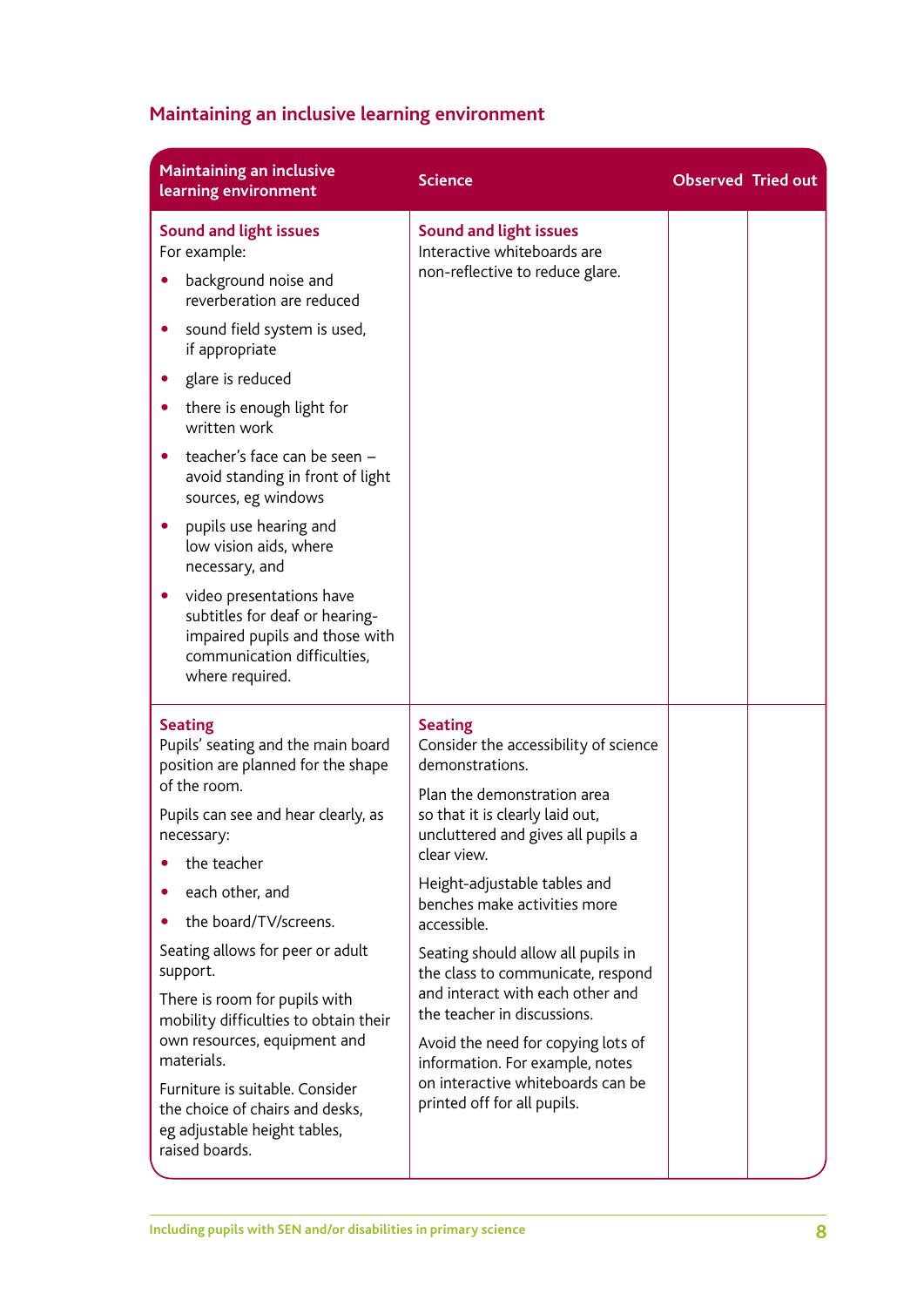| <b>Maintaining an inclusive</b><br>learning environment                                                                                                                                                                                                                                                                                              | <b>Science</b>                                                                                                                                                                                                                                                                                  | <b>Observed Tried out</b> |  |
|------------------------------------------------------------------------------------------------------------------------------------------------------------------------------------------------------------------------------------------------------------------------------------------------------------------------------------------------------|-------------------------------------------------------------------------------------------------------------------------------------------------------------------------------------------------------------------------------------------------------------------------------------------------|---------------------------|--|
| <b>Resources</b><br>Storage systems are predictable.<br>Resources are:<br>accessible, eg within reach, and<br>labelled clearly to encourage<br>independent use, eg using<br>images, colour coding, large<br>print, symbols, Braille, as<br>appropriate.                                                                                              | <b>Resources</b><br>Use systems such as racks so that<br>science equipment can be found<br>and put back easily.<br>Get specialist advice on equipment<br>for pupils with particular SEN or<br>disabilities, eg tactile ridges on<br>measuring glassware for pupils<br>with a visual impairment. |                           |  |
| <b>Displays</b><br>Displays are:<br>accessible, within reach,<br>visual, tactile<br>informative, and<br>$\bullet$<br>engaging.<br>Be aware of potentially distracting<br>elements of wall displays.                                                                                                                                                  | <b>Displays</b>                                                                                                                                                                                                                                                                                 |                           |  |
| <b>Low-arousal areas</b><br>A low-arousal area is planned<br>for pupils who may need it and<br>is available for use by all pupils.<br>The area only needs to have<br>immediately relevant materials/<br>resources to minimise distraction.                                                                                                           | Low-arousal areas                                                                                                                                                                                                                                                                               |                           |  |
| <b>Health and safety</b><br>Health and safety issues have<br>been considered, eg trailing leads<br>secured, steps and table edges<br>marked.<br>There is room for pupils with<br>mobility difficulties to leave the site<br>of an accident.<br>Remember that pupils with an<br>autistic spectrum disorder (ASD)<br>may have low awareness of danger. | <b>Health and safety</b><br>Make sure pupils do not come into<br>contact with any substances or<br>materials that they are allergic to.                                                                                                                                                         |                           |  |
| <b>Unfamiliar learning</b><br>environments<br>Pupils are prepared adequately<br>for visits.                                                                                                                                                                                                                                                          | <b>Unfamiliar learning</b><br>environments<br>Make sure pupils are well<br>prepared for visits, particularly<br>to museums. Preparation can<br>include photographs, videos etc so<br>that pupils are not worried about<br>unfamiliar situations.                                                |                           |  |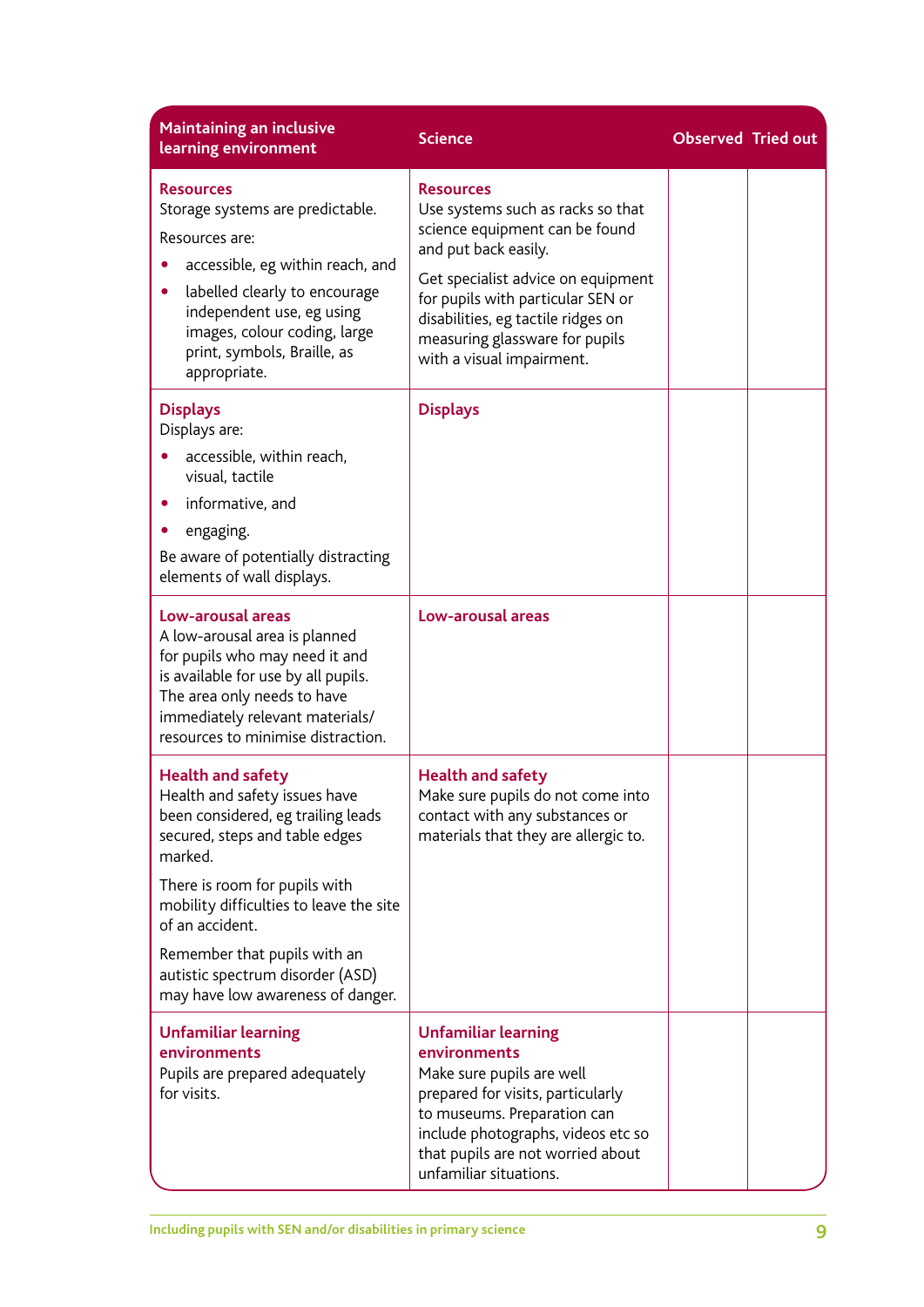## **Multi-sensory approaches, including ICT**

| Multi-sensory approaches,<br>including ICT                                                                                                                                                                                                                                                                                                                                                                                                                                                                                                                                                                                                                                                                                                                                                                       | <b>Science</b>                                                                                                                                                                                                                                                                                                                                                                                                       | <b>Observed Tried out</b> |  |
|------------------------------------------------------------------------------------------------------------------------------------------------------------------------------------------------------------------------------------------------------------------------------------------------------------------------------------------------------------------------------------------------------------------------------------------------------------------------------------------------------------------------------------------------------------------------------------------------------------------------------------------------------------------------------------------------------------------------------------------------------------------------------------------------------------------|----------------------------------------------------------------------------------------------------------------------------------------------------------------------------------------------------------------------------------------------------------------------------------------------------------------------------------------------------------------------------------------------------------------------|---------------------------|--|
| <b>Multi-sensory approaches</b><br>Pupils' preferred learning styles<br>are identified and built on:<br>when teaching $-$ eg visual,<br>tactile, auditory and<br>kinaesthetic approaches are<br>used, such as supporting<br>teacher talk with visual aids;<br>using subtitled or audio-<br>described film/video<br>for recording - alternatives to<br>written recording are offered,<br>eg drawing, scribing, word<br>processing, mind maps,<br>digital images, video, voice<br>recording, and<br>to promote security and<br>aid organisation $-$ eg visual<br>timetables are used to<br>show plans for the day or<br>lesson; visual prompts for<br>routines, such as how to ask<br>for help; shared signals are<br>developed so that pupils can<br>convey their understanding,<br>uncertainty or need for help. | <b>Multi-sensory approaches</b><br>Build on pupils' preferred learning<br>styles when explaining concepts, by<br>using different media - eg diagrams,<br>stories, acting out processes, computer<br>simulations, concept mapping, etc.<br>Use mind maps to help pupils see<br>patterns and relationships.<br>Simple audio recorders can be used<br>instead of written notes during<br>investigations or field trips. |                           |  |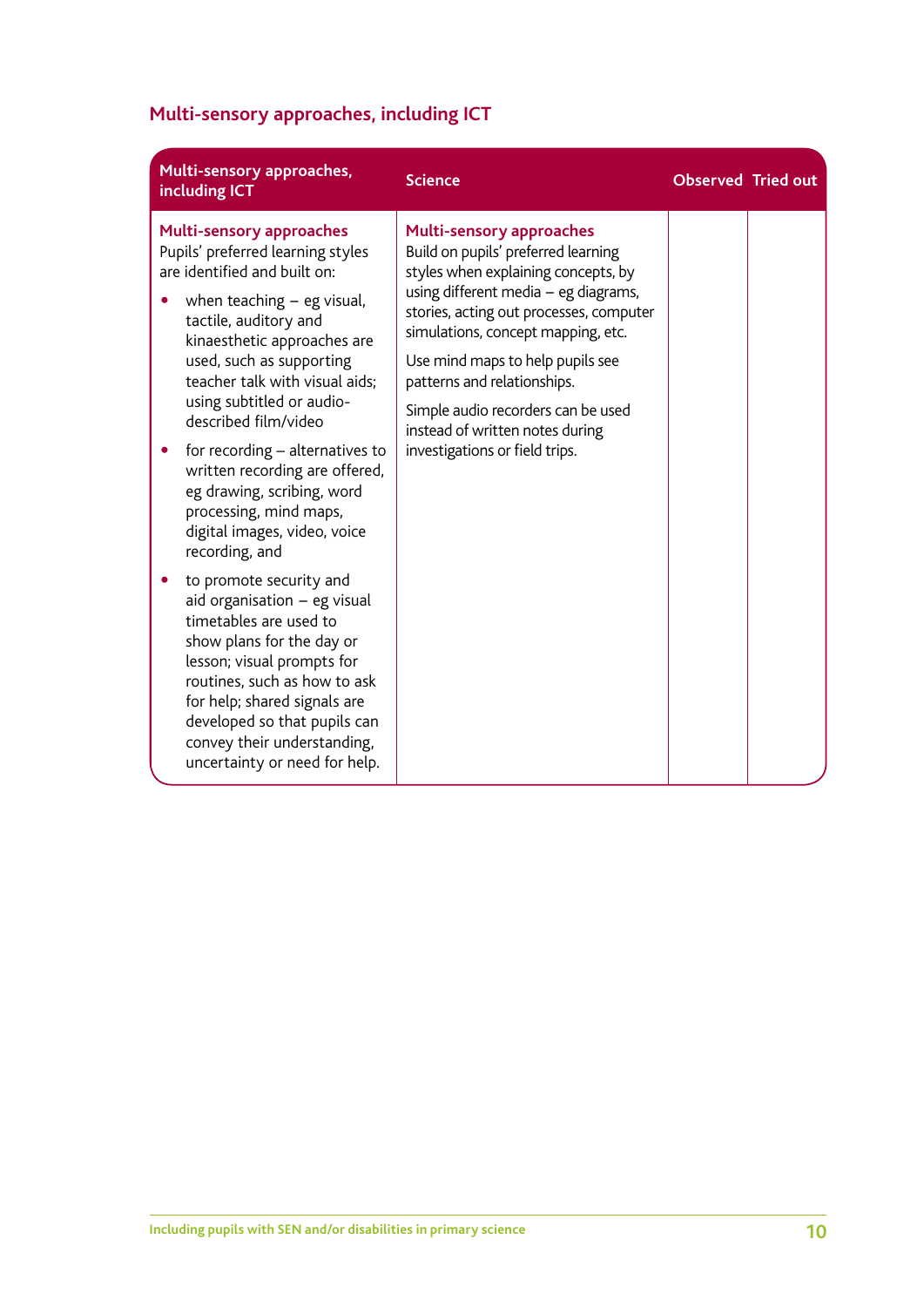| Multi-sensory approaches,<br>including ICT                                                                                                                                                                                                                                                                                                                                                                                                                                                                                                                                                                                                                                                                                                                                                                                                                                                                                                                                                                                                                               | <b>Science</b>                                                                                                                                                                                                                                                                                                                                                                                                                                                                                                                                                                                                                                                                                                                                                                                               | <b>Observed Tried out</b> |  |
|--------------------------------------------------------------------------------------------------------------------------------------------------------------------------------------------------------------------------------------------------------------------------------------------------------------------------------------------------------------------------------------------------------------------------------------------------------------------------------------------------------------------------------------------------------------------------------------------------------------------------------------------------------------------------------------------------------------------------------------------------------------------------------------------------------------------------------------------------------------------------------------------------------------------------------------------------------------------------------------------------------------------------------------------------------------------------|--------------------------------------------------------------------------------------------------------------------------------------------------------------------------------------------------------------------------------------------------------------------------------------------------------------------------------------------------------------------------------------------------------------------------------------------------------------------------------------------------------------------------------------------------------------------------------------------------------------------------------------------------------------------------------------------------------------------------------------------------------------------------------------------------------------|---------------------------|--|
| <b>ICT</b><br>ICT is used to support teaching and<br>learning.<br>Accessibility features are used to<br>include pupils with SEN and/or<br>disabilities, as appropriate, eg:<br>keyboard shortcuts instead<br>of a mouse<br>sticky keys<br>$\bullet$<br>a foot-controlled mouse, a<br>head-controlled mouse or a<br>wireless mouse<br>screen filters to cut down glare<br>increased font sizes for screen<br>extension - in any case, fonts<br>used in printed material should<br>not be smaller than 12 pt (24<br>pt for screen presentations)<br>clear font type (normally<br>$\bullet$<br>sans serif, such as Arial or<br>Comic Sans)<br>appropriate contrast between<br>background and text, and/or<br>a talking word processor to<br>read out text.<br>Pupils with poor motor control<br>may gain confidence and achieve<br>success through writing/drawing<br>on the computer.<br>Predictive text can encourage<br>pupils to use a more extensive<br>vocabulary and attempt 'difficult'<br>spellings. It can be enhanced by<br>using subject-specific dictionaries. | <b>ICT</b><br>ICT can be used to make science<br>lessons more accessible for all<br>pupils. For example, it can be<br>used to:<br>capture images and processes<br>and replay them at different<br>speeds and magnifications,<br>and with particular image<br>characteristics $-$ eg to help<br>pupils study events and<br>causality, to identify underlying<br>patterns or to look at detail<br>monitor activities and<br>۰<br>experiments that require<br>mobility and dexterity that<br>some pupils do not have,<br>and to explore difficult or<br>dangerous environments<br>carry out research<br>present work in a variety of<br>0<br>formats to a high standard, and<br>extend the range of the senses<br>$\bullet$<br>and make difficult-to-see<br>processes visible - eg using<br>camcorders or CCTV. |                           |  |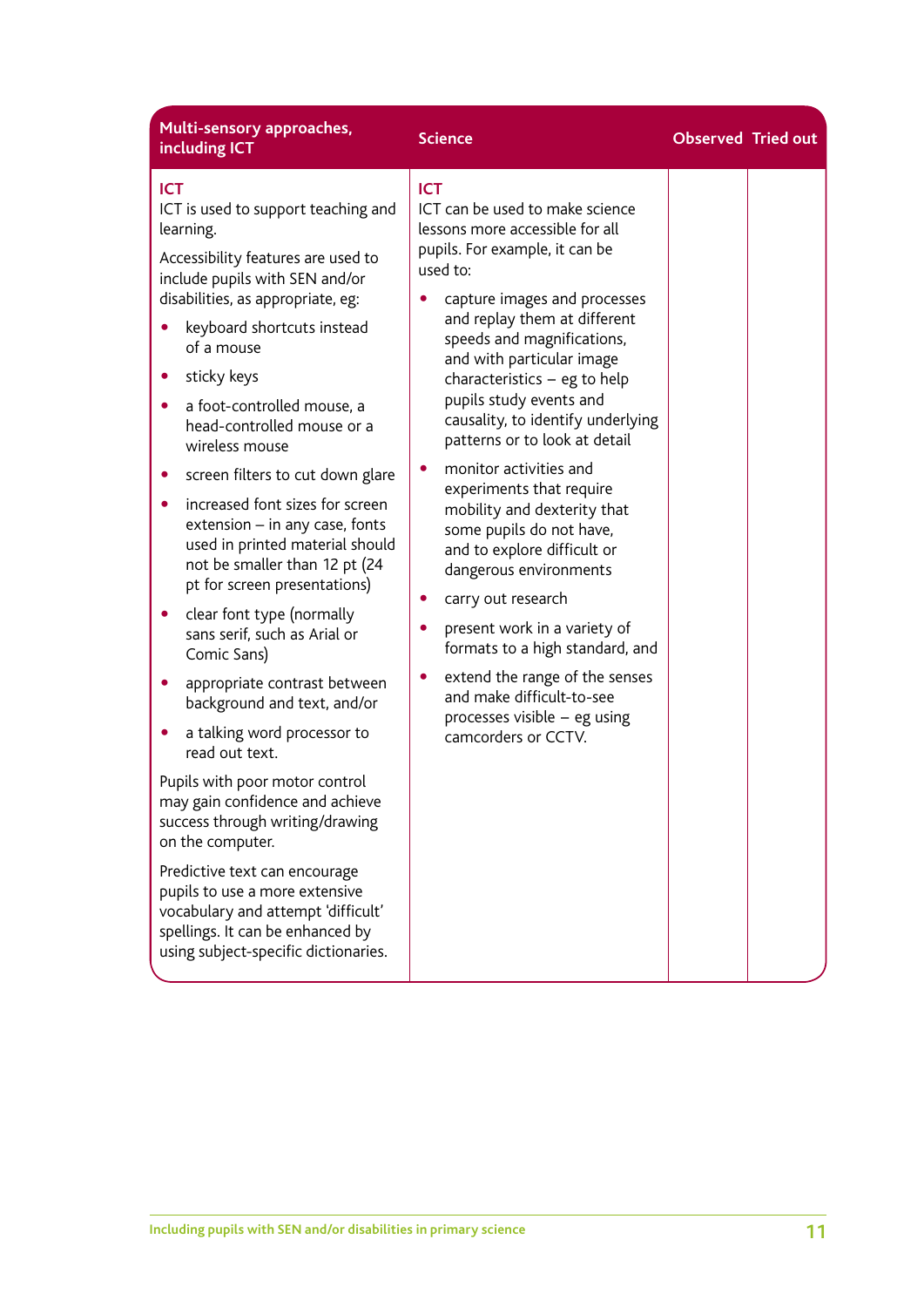## **Working with additional adults**

| Working with additional adults                                                                                                                                                                                                                                                                                                                                                                                                                                                                                                                                                                                                                                                                                                                                                                                                           | <b>Science</b>                                                                                                                                                                                                                                                                                                                                                                                 | <b>Observed Tried out</b> |  |
|------------------------------------------------------------------------------------------------------------------------------------------------------------------------------------------------------------------------------------------------------------------------------------------------------------------------------------------------------------------------------------------------------------------------------------------------------------------------------------------------------------------------------------------------------------------------------------------------------------------------------------------------------------------------------------------------------------------------------------------------------------------------------------------------------------------------------------------|------------------------------------------------------------------------------------------------------------------------------------------------------------------------------------------------------------------------------------------------------------------------------------------------------------------------------------------------------------------------------------------------|---------------------------|--|
| <b>Consulting pupils</b><br>Wherever possible, pupils are<br>consulted about the kind and level<br>of support they require.                                                                                                                                                                                                                                                                                                                                                                                                                                                                                                                                                                                                                                                                                                              | <b>Consulting pupils</b>                                                                                                                                                                                                                                                                                                                                                                       |                           |  |
| <b>Planning support</b><br>Support from additional adults is<br>planned to scaffold pupils' learning,<br>allowing them, increasingly, to<br>work independently.<br>Planning should identify:<br>which individuals/groups will<br>receive support<br>where in the lesson pupils will<br>$\bullet$<br>need support<br>the type of support pupils<br>$\bullet$<br>should receive, and<br>when pupils should be allowed<br>$\bullet$<br>to work independently.<br>Additional adults:<br>are clear about the lesson<br>objectives<br>know the sequence of the<br>$\bullet$<br>lesson<br>understand the lesson content<br>know how to break tasks into<br>more manageable chunks<br>are provided with key questions<br>to encourage formative<br>assessment, and<br>where appropriate, are<br>familiar with any ICT used<br>to support pupils. | <b>Planning support</b><br>Consider:<br>risk points in the lesson, eg<br>for pupils with noise or smell<br>sensitivity<br>when it would be useful to<br>$\bullet$<br>pre-tutor important science<br>vocabulary, concepts or<br>processes<br>whether pupils need support<br>$\bullet$<br>in using science equipment,<br>especially for tasks that require<br>a high level of skill or accuracy. |                           |  |
| <b>Evaluation</b><br>Additional adults report to the<br>teacher on pupils' progress.<br>The effectiveness of support is<br>monitored and reviewed.                                                                                                                                                                                                                                                                                                                                                                                                                                                                                                                                                                                                                                                                                       | <b>Evaluation</b>                                                                                                                                                                                                                                                                                                                                                                              |                           |  |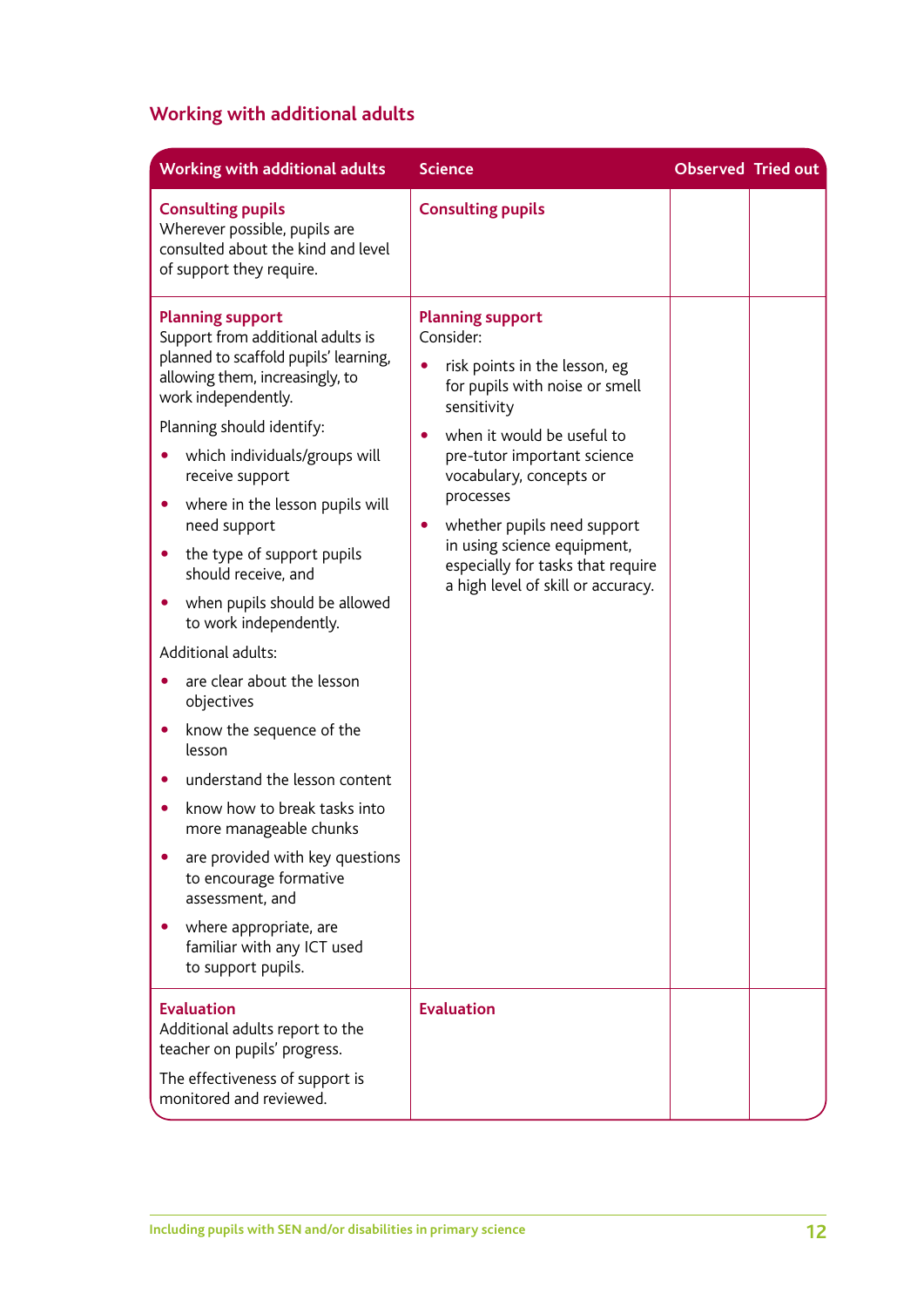## **Managing peer relationships**

| <b>Managing peer relationships</b>                                                                                                                                                                                                                                                                                                                                                                                                                                                                                       | <b>Science</b>                               | <b>Observed Tried out</b> |  |
|--------------------------------------------------------------------------------------------------------------------------------------------------------------------------------------------------------------------------------------------------------------------------------------------------------------------------------------------------------------------------------------------------------------------------------------------------------------------------------------------------------------------------|----------------------------------------------|---------------------------|--|
| <b>Grouping pupils</b><br>All forms of pupil grouping include<br>pupils with SEN and/or disabilities.<br>Manageable mixed-ability grouping<br>or pairing is the norm, except<br>when carefully planned for a<br>particular purpose.<br>Sequence of groupings is outlined<br>for pupils.<br>The transition from whole-class to<br>group or independent work, and<br>back, is clearly signalled. This is<br>particularly helpful for pupils on<br>the autistic spectrum.                                                   | <b>Grouping pupils</b>                       |                           |  |
| <b>Managing group work</b><br>and discussion<br>Pupils move carefully from paired<br>discussion to group discussion<br>- the language necessary for<br>whole-class discussion work may<br>be a barrier for pupils who find<br>it difficult to express themselves<br>in public. Paired and small group<br>discussions provide opportunities<br>for all to take part.<br>Pupils are assigned specific roles<br>(eg chair, writer, reporter, observer)<br>which gives all pupils something to<br>do and keeps them focused. | <b>Managing group work</b><br>and discussion |                           |  |
| Developing responsibility<br>Pupils with SEN/disabilities are:<br>given opportunities to initiate<br>and direct projects, with<br>support as appropriate, and<br>involved as equal contributors<br>in class/school governance and<br>decision making.                                                                                                                                                                                                                                                                    | <b>Developing responsibility</b>             |                           |  |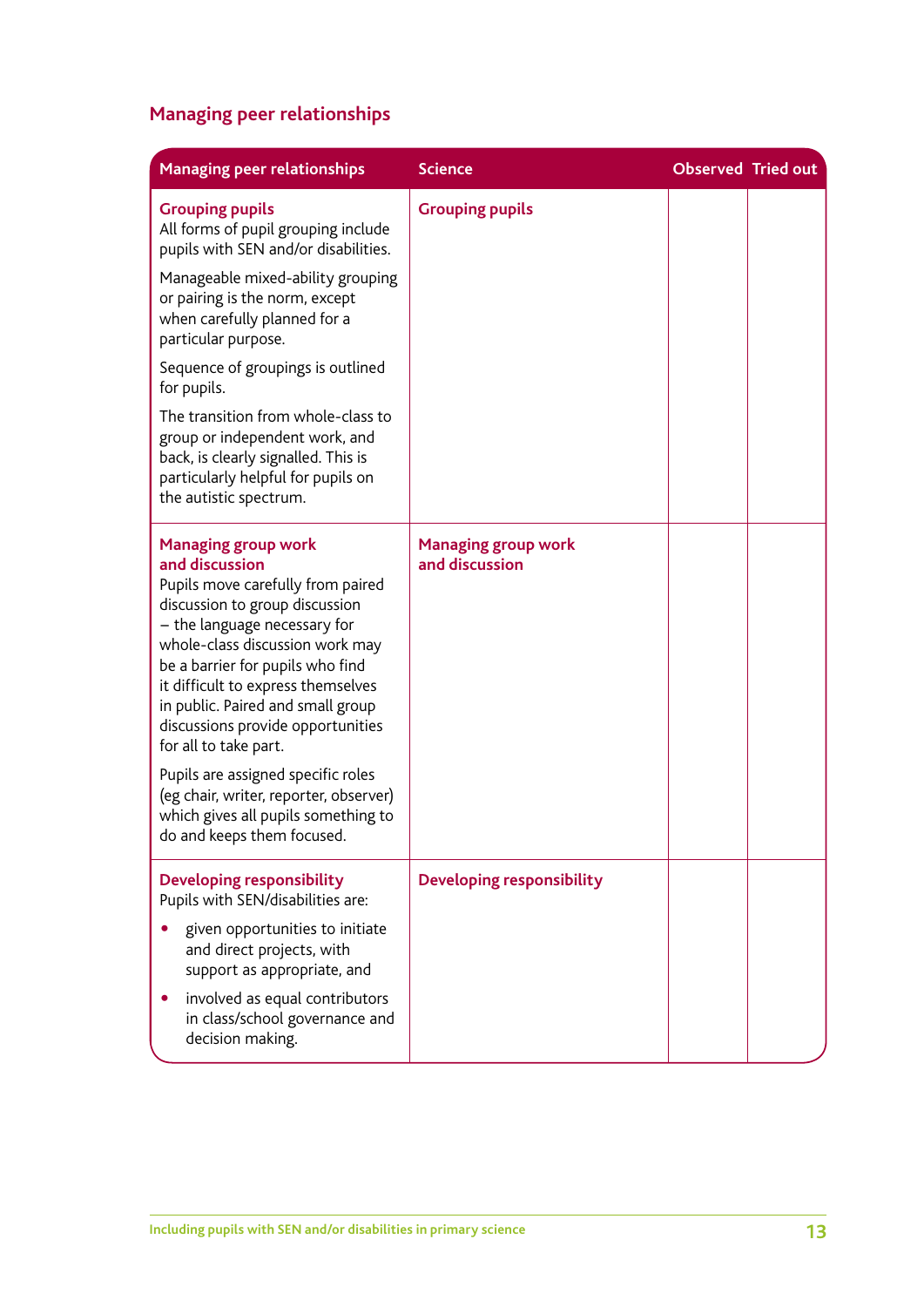## **Adult-pupil communication**

| <b>Adult-pupil communication</b>                                                                                                                                                                                                                                                                                                                                                                                                                                                                                                                                                                                                                                                                                                                                                                                                                                                                                                                                                                            | <b>Science</b>                                                                                                                                                                                                                                                                                                                        | <b>Observed Tried out</b> |  |
|-------------------------------------------------------------------------------------------------------------------------------------------------------------------------------------------------------------------------------------------------------------------------------------------------------------------------------------------------------------------------------------------------------------------------------------------------------------------------------------------------------------------------------------------------------------------------------------------------------------------------------------------------------------------------------------------------------------------------------------------------------------------------------------------------------------------------------------------------------------------------------------------------------------------------------------------------------------------------------------------------------------|---------------------------------------------------------------------------------------------------------------------------------------------------------------------------------------------------------------------------------------------------------------------------------------------------------------------------------------|---------------------------|--|
| <b>Teachers' communication</b><br>Language is clear, unambiguous<br>and accessible.<br>Key words, meanings and symbols<br>are highlighted, explained and<br>written up, or available in some<br>other way.<br>Instructions are given clearly and<br>reinforced visually, where necessary.<br>Wording of questions is planned<br>carefully, avoiding complex<br>vocabulary and sentence<br>structures.<br>Questions are prepared in different<br>styles/levels for different pupils<br>- careful preparation ensures all<br>pupils have opportunities to answer<br>open-ended questions.<br>Alternative communication modes<br>are used, where necessary, to meet<br>pupils' communication needs,<br>eg signing, Braille.<br>Text, visual aids, etc are checked<br>for clarity and accessibility. For<br>example, some pupils might require<br>adapted printed materials (font,<br>print size, background, Braille,<br>symbols); some may require<br>simplified or raised diagrams<br>or described pictures. | <b>Teachers' communication</b><br>Recognise that the language of<br>science may be challenging for<br>many pupils - for example:<br>the specific scientific use<br>of everyday words such as<br>'weight', or<br>terms specific to science, such<br>$\bullet$<br>as 'electrical circuit'.<br>Plan to teach new language<br>explicitly. |                           |  |
| <b>Pupils' communication</b><br>Alternative communication modes,<br>such as sign or symbol systems,<br>are encouraged, and pupils'<br>contributions are valued.<br>Advice is sought from the SENCO,<br>a speech and language therapist,<br>local authority advisory staff,<br>and/or the pupil themselves<br>on the best way of using such<br>communication modes in lessons.<br>Discussion of experiences and<br>investigations is encouraged to<br>help pupils understand them.                                                                                                                                                                                                                                                                                                                                                                                                                                                                                                                           | <b>Pupils' communication</b><br>Build on investigations, using<br>careful discussions that help pupils<br>understand and use scientific<br>vocabulary and help them to<br>analyse and understand what they<br>have observed.                                                                                                          |                           |  |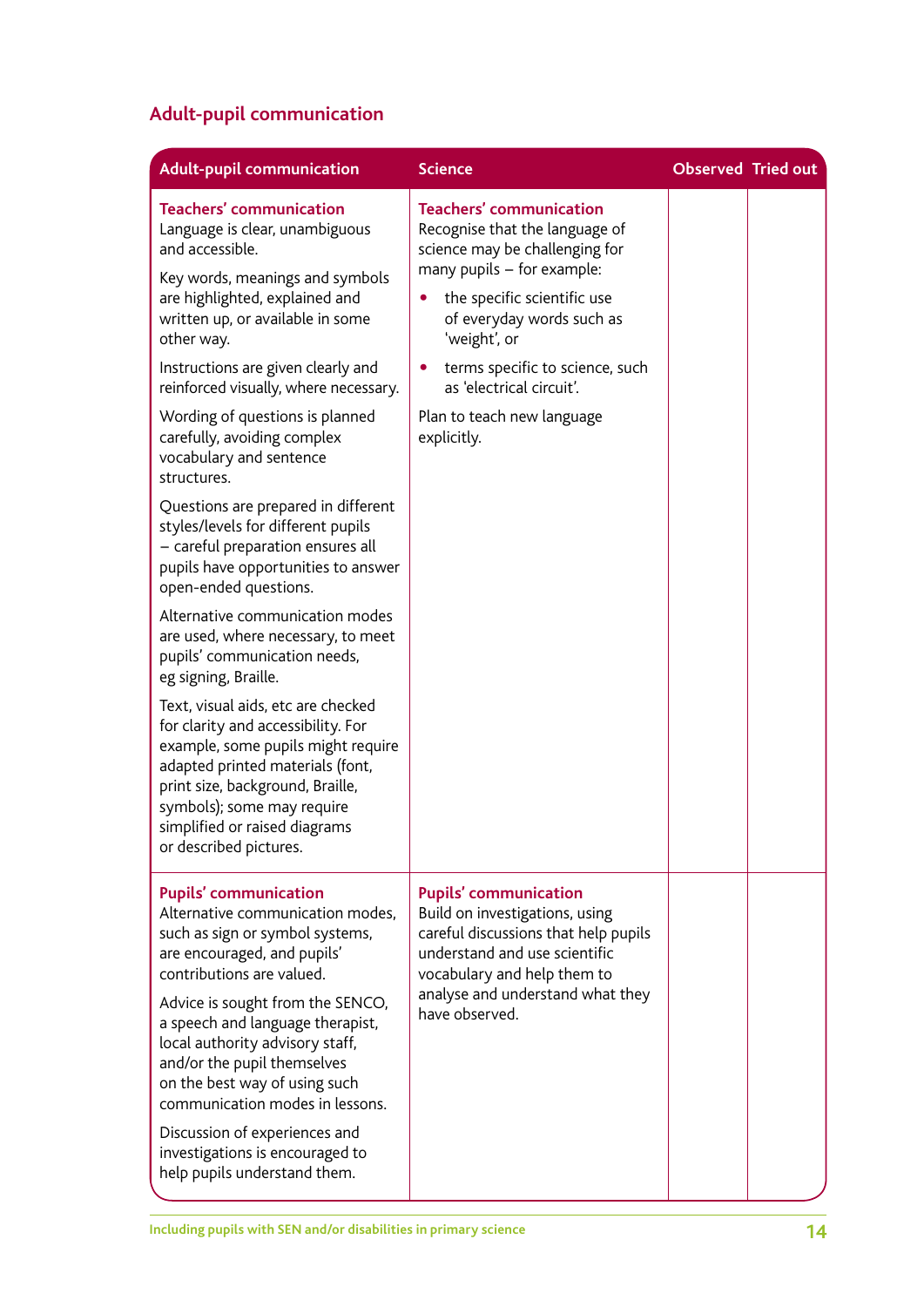| <b>Adult-pupil communication</b>                                                                                                                                                                                 | <b>Science</b>                                                                                                                                                                                                   | <b>Observed Tried out</b> |  |
|------------------------------------------------------------------------------------------------------------------------------------------------------------------------------------------------------------------|------------------------------------------------------------------------------------------------------------------------------------------------------------------------------------------------------------------|---------------------------|--|
| <b>Pupil-teacher interaction</b><br>Where appropriate, pupils are<br>allowed time to discuss the answers<br>to questions in pairs, before the<br>teacher requests verbal responses.<br>Pupils with communication | <b>Pupil-teacher interaction</b><br>In a plenary after the class has<br>completed an investigation, allow<br>pupils time to discuss the answers<br>to questions in pairs, before asking<br>for verbal responses. |                           |  |
| impairments are given:                                                                                                                                                                                           |                                                                                                                                                                                                                  |                           |  |
| time to think about questions<br>before being required to<br>respond                                                                                                                                             |                                                                                                                                                                                                                  |                           |  |
| time to explain, and                                                                                                                                                                                             |                                                                                                                                                                                                                  |                           |  |
| respect for their responses to<br>questions and contributions<br>to discussions.                                                                                                                                 |                                                                                                                                                                                                                  |                           |  |
| Additional adults prepare pupils to<br>contribute to feedback sessions,<br>where necessary.                                                                                                                      |                                                                                                                                                                                                                  |                           |  |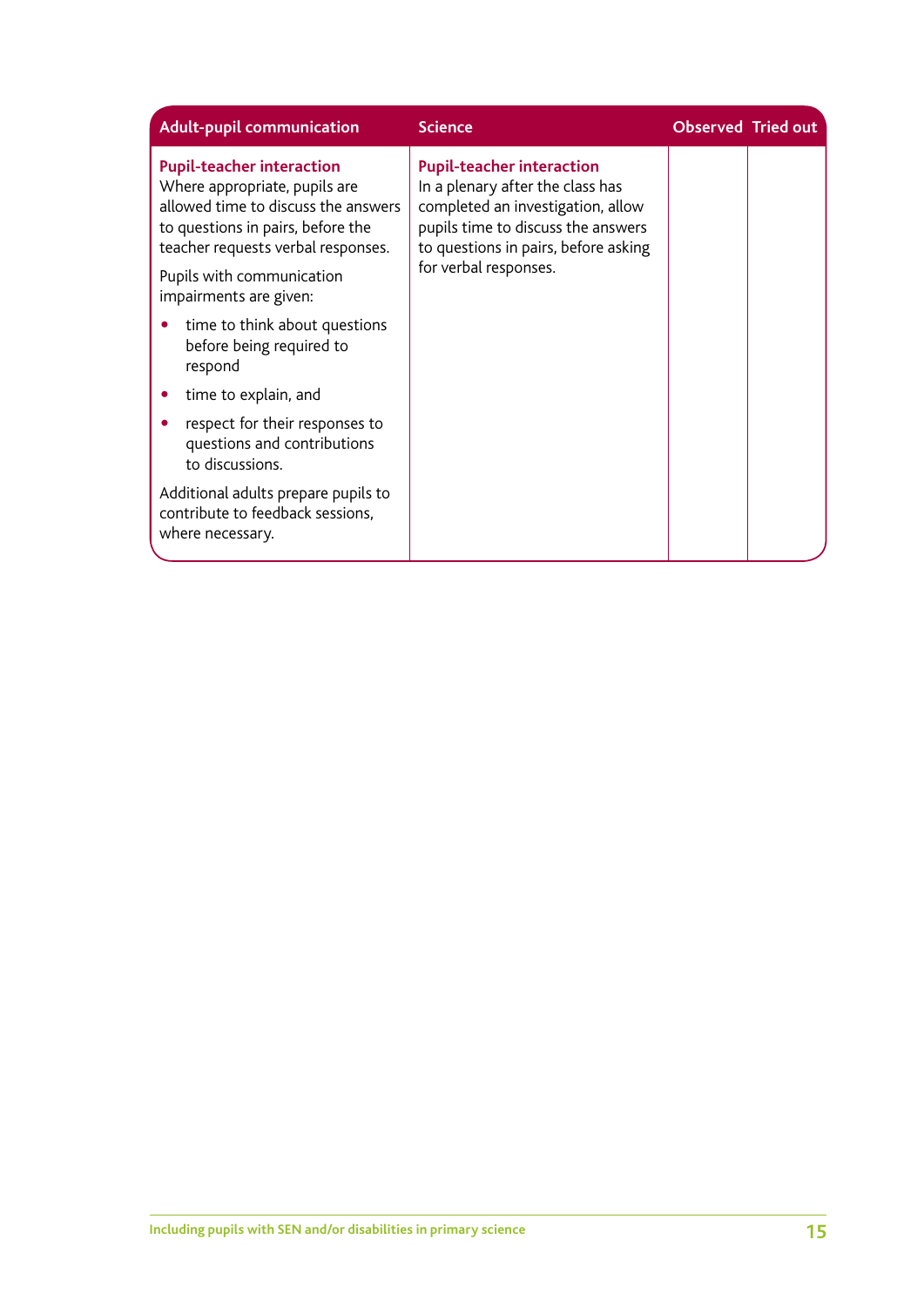## **Formative assessment/assessment for learning**

| Formative assessment/<br>assessment for learning                                                                                                                                                                                                                                                                                                                                                                                                                                                     | <b>Science</b>                                                                                                                                                                                                                                                                                                                                                                                                                                                                                                              | <b>Observed Tried out</b> |  |
|------------------------------------------------------------------------------------------------------------------------------------------------------------------------------------------------------------------------------------------------------------------------------------------------------------------------------------------------------------------------------------------------------------------------------------------------------------------------------------------------------|-----------------------------------------------------------------------------------------------------------------------------------------------------------------------------------------------------------------------------------------------------------------------------------------------------------------------------------------------------------------------------------------------------------------------------------------------------------------------------------------------------------------------------|---------------------------|--|
| <b>Understanding the aims</b><br>of the lesson<br>Lesson objectives are made clear<br>in pictures/symbols/writing, as<br>appropriate.<br>Objectives are challenging yet<br>achievable. This will promote<br>self-esteem and enable all pupils<br>to achieve success.                                                                                                                                                                                                                                 | <b>Understanding the aims</b><br>of the lesson<br>Build up a chart (using a wallchart<br>or other space) to show the focus<br>of each lesson and how successive<br>lesson topics link together to<br>develop understanding of an area<br>of science work. This could include<br>symbols, images or objects to make<br>it more accessible.                                                                                                                                                                                   |                           |  |
| Focus on how pupils learn<br>Pupils' own ways of learning<br>and remembering things are<br>emphasised.<br>Pupils are encouraged to talk about<br>how they achieved something.<br>Dialogue is the key to successful<br>assessment for learning. Teachers<br>communicate in ways pupils are<br>comfortable with.                                                                                                                                                                                       | Focus on how pupils learn                                                                                                                                                                                                                                                                                                                                                                                                                                                                                                   |                           |  |
| Pupils know where they are<br>in relation to learning aims<br>End-of-lesson discussions focus<br>on one or more of the ideas<br>explored and the progress that<br>pupils have made towards them<br>during the lesson.<br>Pupils are encouraged to look<br>back to previous work/photos/<br>records to see how much progress<br>they have made.<br>Half-termly or termly self-<br>assessment sheets are used for<br>pupils to assess their progress -<br>a range of recording methods<br>is accepted. | <b>Pupils know where they are</b><br>in relation to learning aims<br>Revisiting a mind map of the<br>same area of learning, say after<br>three weeks of studying a science<br>topic, can be a good way of<br>demonstrating and assessing -<br>through the added 'branches' of the<br>map - how pupils' understanding<br>of concepts is developing. This<br>approach can be particularly<br>valuable for pupils for whom<br>oral and written communication<br>present a barrier, as pictures and<br>symbols can be included. |                           |  |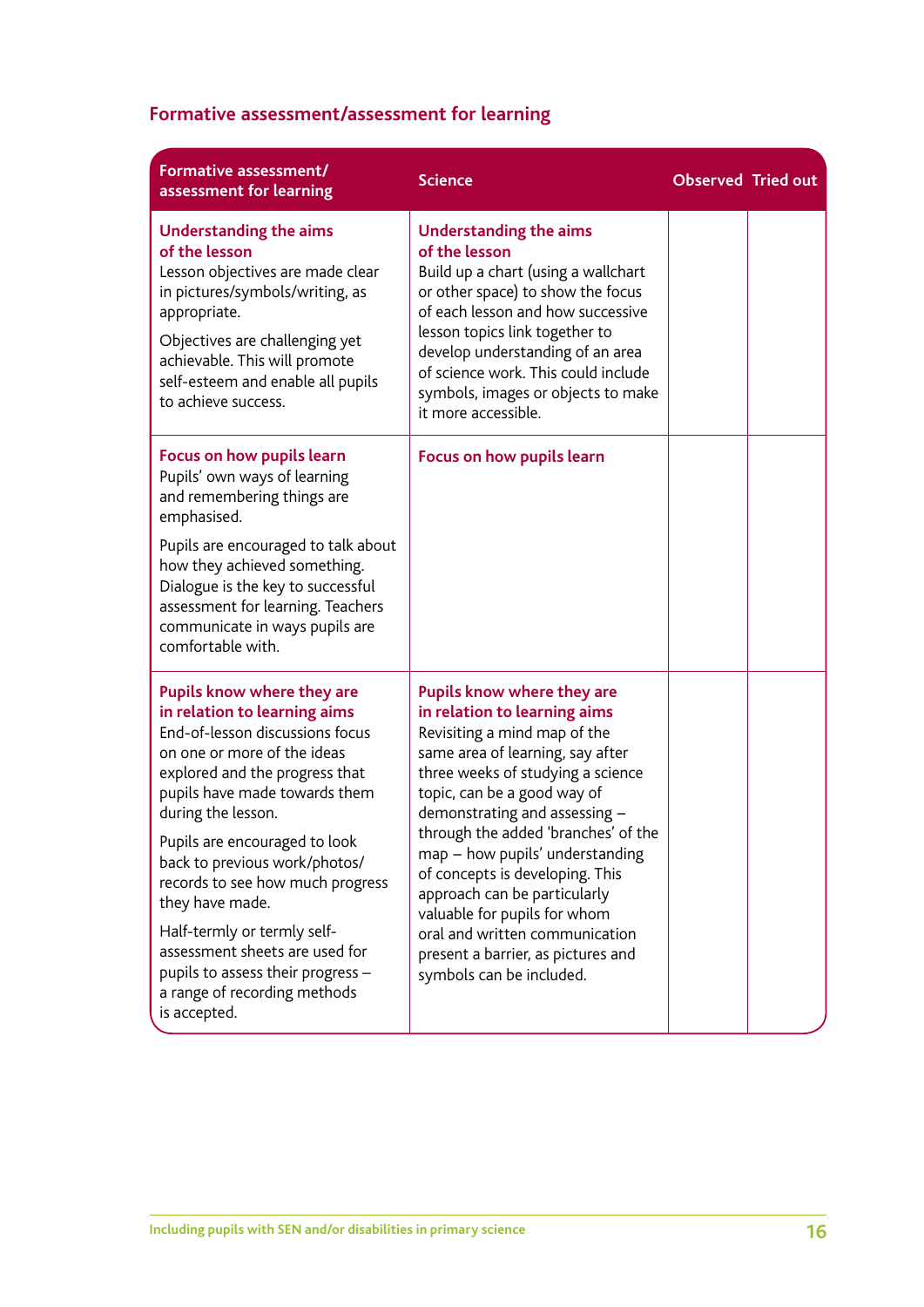| Formative assessment/<br>assessment for learning                                                                                                                                                                                                                                                                                    | <b>Science</b>                              | <b>Observed Tried out</b> |  |
|-------------------------------------------------------------------------------------------------------------------------------------------------------------------------------------------------------------------------------------------------------------------------------------------------------------------------------------|---------------------------------------------|---------------------------|--|
| <b>Giving feedback</b><br>Marking and other feedback helps<br>pupils improve their performance.<br>Feedback is given in an appropriate<br>form - verbally, in writing.                                                                                                                                                              | <b>Giving feedback</b>                      |                           |  |
| Specific, rather than general,<br>feedback is given. Comments are<br>positive, explicit and evaluative.                                                                                                                                                                                                                             |                                             |                           |  |
| Emphasis is on the pupils' progress<br>and achievement. Weaknesses<br>are presented as areas for<br>development. Opportunities are<br>offered for pupils to attempt<br>a piece of work again. These<br>approaches are particularly useful<br>for pupils who find it difficult to<br>receive comments about improving<br>their work. |                                             |                           |  |
| Praise is given discreetly<br>where pupils find public praise<br>embarrassing or difficult.                                                                                                                                                                                                                                         |                                             |                           |  |
| <b>Understanding assessment</b><br>criteria<br>The number of goals/assessment<br>criteria is kept small.                                                                                                                                                                                                                            | <b>Understanding assessment</b><br>criteria |                           |  |
| Teachers talk to pupils about what<br>they are trying to achieve.                                                                                                                                                                                                                                                                   |                                             |                           |  |
| Pupils are involved in setting their<br>own goals. Some pupils may find it<br>difficult to understand the need for<br>targets. Others may need time and<br>support in target setting.                                                                                                                                               |                                             |                           |  |
| Self-assessment and peer<br>assessment are encouraged. Pupils<br>are taught to use the language of<br>assessment, eg "better".                                                                                                                                                                                                      |                                             |                           |  |
| Peer marking is encouraged, where<br>buddies can evaluate each other's<br>work in relation to success criteria.                                                                                                                                                                                                                     |                                             |                           |  |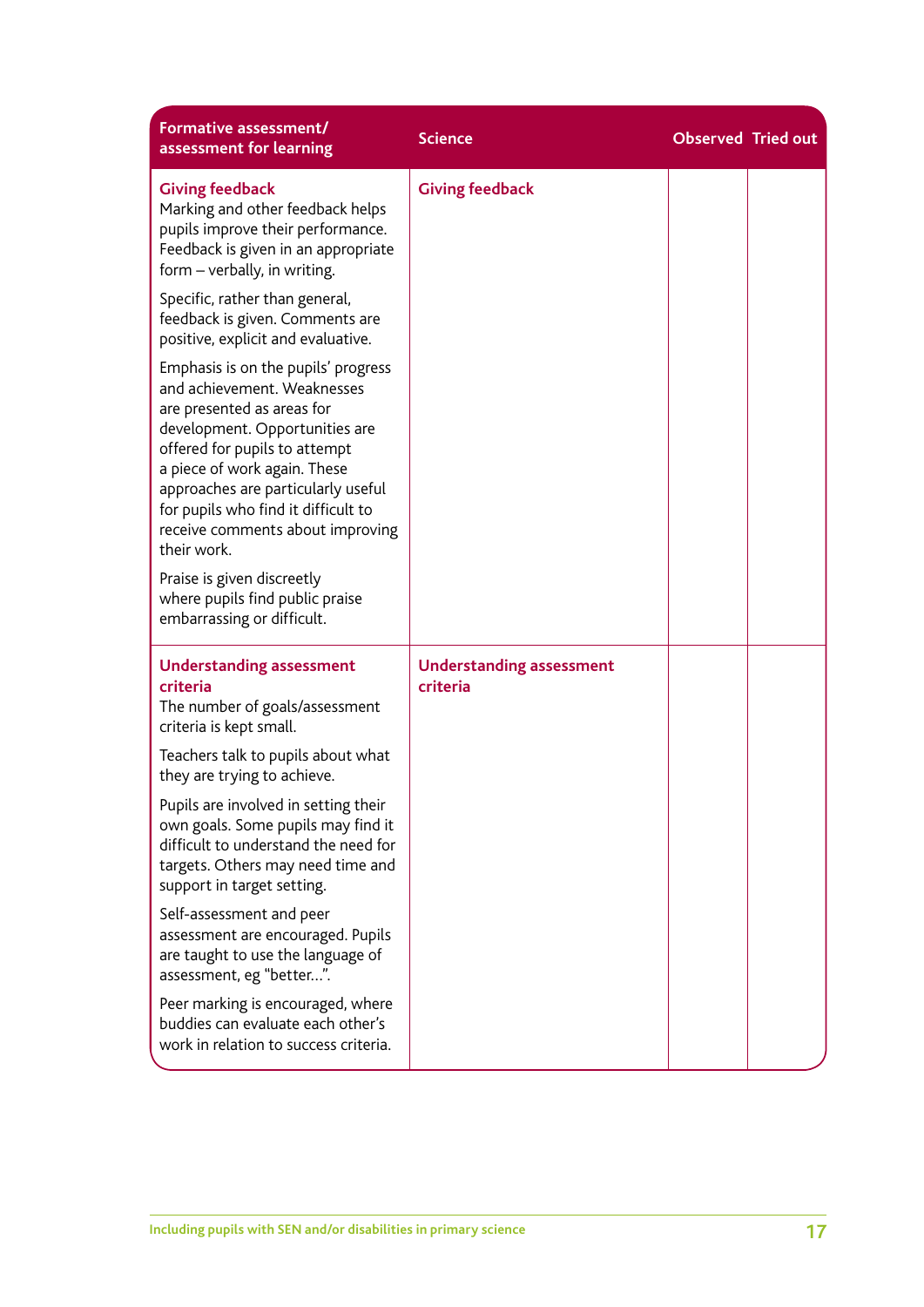| Formative assessment/<br>assessment for learning                                                                                                                                                                                                                                                                                                                                                                                                                                                                                                                                                                                                                                                                                                                                  | <b>Science</b>                                                                                                                                                                                                                                                                                                                                                                                                                        | <b>Observed Tried out</b> |  |
|-----------------------------------------------------------------------------------------------------------------------------------------------------------------------------------------------------------------------------------------------------------------------------------------------------------------------------------------------------------------------------------------------------------------------------------------------------------------------------------------------------------------------------------------------------------------------------------------------------------------------------------------------------------------------------------------------------------------------------------------------------------------------------------|---------------------------------------------------------------------------------------------------------------------------------------------------------------------------------------------------------------------------------------------------------------------------------------------------------------------------------------------------------------------------------------------------------------------------------------|---------------------------|--|
| <b>Reviewing progress and helping</b><br>pupils to improve<br>Teachers' responses to pupils' errors<br>recognise, value and build on the<br>thinking that led to them.<br>End-of-lesson discussion considers<br>the ways of working the class has<br>found fruitful or difficult. Pupils are<br>asked, for example:<br>which key words, concepts,<br>skills or processes were difficult<br>and why, and how this could be<br>improved<br>which parts of a task slowed<br>$\bullet$<br>them down, and<br>what could be done to make<br>۰<br>things go more efficiently.<br>Some pupils may have anxieties<br>about planning to improve,<br>especially if it involves editing<br>or redoing a task. Pupils are<br>encouraged to see how they've<br>improved on their previous best. | <b>Reviewing progress and helping</b><br>pupils to improve<br>For example, ask pupils which<br>key scientific words, concepts or<br>processes were difficult and why,<br>and how this could be improved.<br>Ask them which parts of a task<br>slowed them down and what could<br>be done to make things go more<br>efficiently - eg using ICT to<br>log temperature continuously<br>rather than taking frequent<br>readings manually. |                           |  |
| <b>Gathering assessment evidence</b><br>A range of sources of assessment<br>evidence is drawn upon.<br>Assessment looks at what pupils<br>know and can do, not at labels<br>associated with SEN and/or<br>disabilities.<br>Notes made about individual<br>pupils' difficulties/successes in<br>the lesson take account of their<br>oral contributions as well as their<br>written work.                                                                                                                                                                                                                                                                                                                                                                                           | <b>Gathering assessment evidence</b><br>Check pupils' understanding by<br>inviting them to reformulate<br>explanations in their own words or<br>in other ways. For example, after<br>an investigation of floating and<br>sinking, ask pupils to explain what<br>happened using diagrams, as well<br>as explaining it orally or in writing.                                                                                            |                           |  |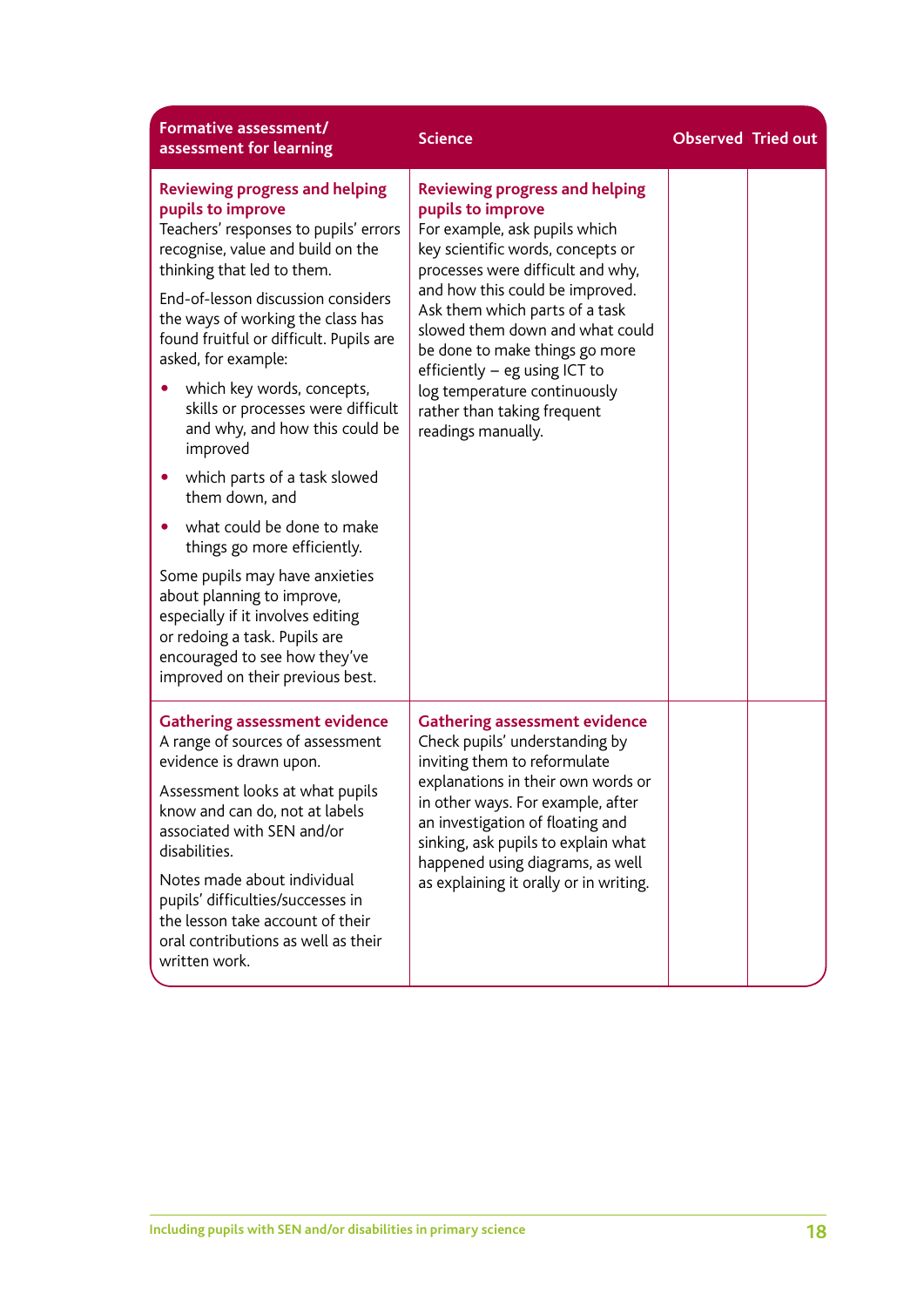### **Motivation**

| <b>Motivation</b>                                                                                                                                                                                                                                                                                                                                             | <b>Science</b>                                                                                                                                                                                                                                                                                                                                                  | <b>Observed Tried out</b> |  |
|---------------------------------------------------------------------------------------------------------------------------------------------------------------------------------------------------------------------------------------------------------------------------------------------------------------------------------------------------------------|-----------------------------------------------------------------------------------------------------------------------------------------------------------------------------------------------------------------------------------------------------------------------------------------------------------------------------------------------------------------|---------------------------|--|
| <b>Understanding the structure</b><br>of the lesson<br>Pupils are clear about the duration<br>and overall structure of the lesson.<br>Visual timetables or other devices<br>are used to indicate the structure<br>and progress of lessons.                                                                                                                    | <b>Understanding the structure</b><br>of the lesson                                                                                                                                                                                                                                                                                                             |                           |  |
| <b>Relevant and motivating tasks</b><br>Tasks motivate pupils. They:<br>stimulate interest and<br>enthusiasm<br>are challenging but manageable<br>$\bullet$<br>draw on real and familiar<br>contexts<br>are relevant to pupils' lives, and<br>$\bullet$<br>build on previous learning in<br>$\bullet$<br>the subject and in other areas<br>of the curriculum. | <b>Relevant and motivating tasks</b><br>Identify pupils' existing science<br>knowledge and prior experience -<br>eg using posters, concept maps or<br>mind-mapping software.<br>Use real objects as a starting point<br>for developing the concepts and<br>the language needed to describe,<br>discuss and explain what pupils<br>have observed or experienced. |                           |  |
| <b>Reward systems</b><br>Pupils understand reward systems<br>and are motivated to achieve the<br>rewards available.                                                                                                                                                                                                                                           | <b>Reward systems</b>                                                                                                                                                                                                                                                                                                                                           |                           |  |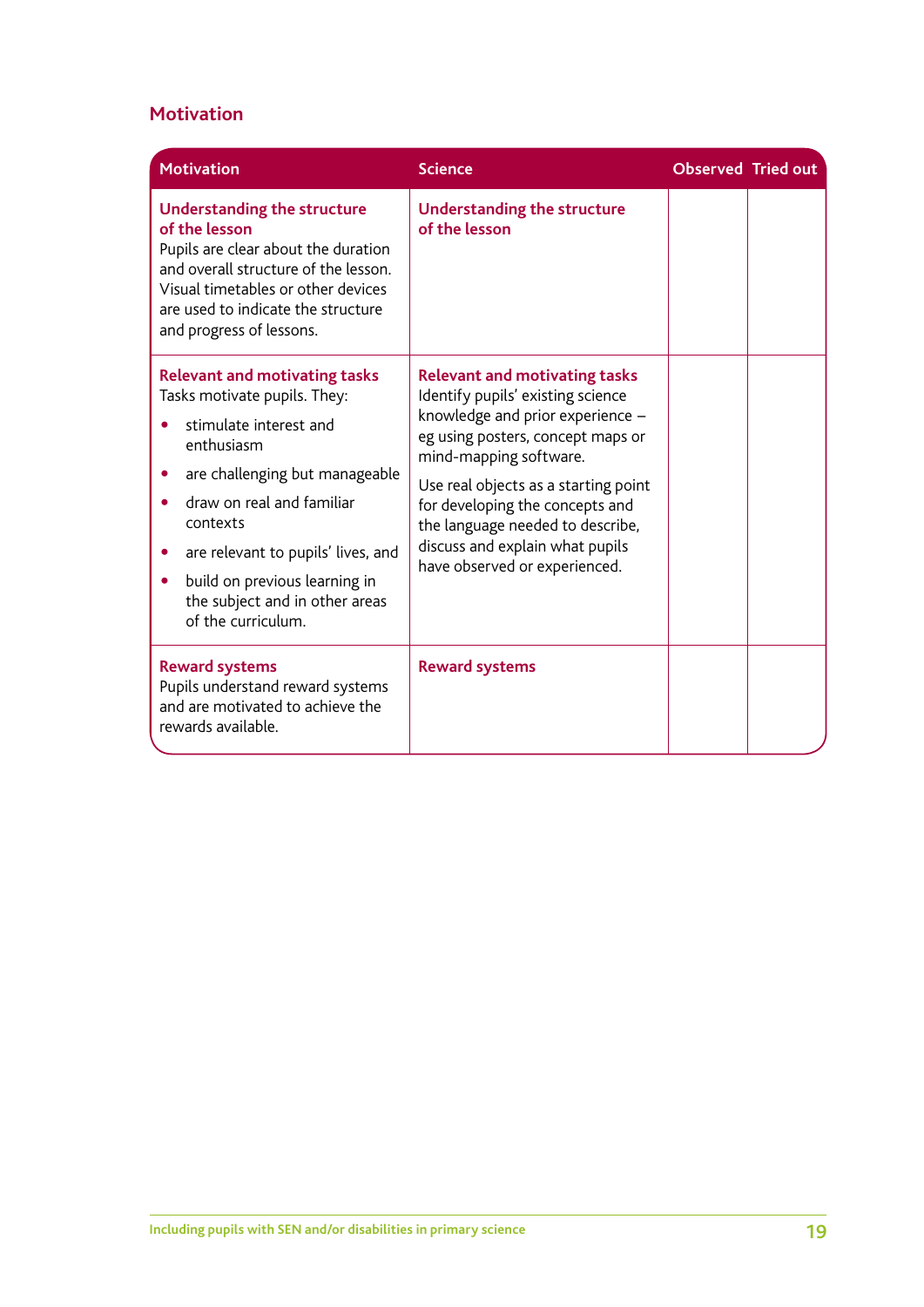## **Memory/consolidation**

| Memory/consolidation                                                                                                                                                                                                                                                                                                                                                                                                                                                                                                                                                                                                                                                                                                                                                                                                                                                                                                                                                                                                             | <b>Science</b>                                                                                                                                                                                                                                                                                                                                                                              | <b>Observed Tried out</b> |  |
|----------------------------------------------------------------------------------------------------------------------------------------------------------------------------------------------------------------------------------------------------------------------------------------------------------------------------------------------------------------------------------------------------------------------------------------------------------------------------------------------------------------------------------------------------------------------------------------------------------------------------------------------------------------------------------------------------------------------------------------------------------------------------------------------------------------------------------------------------------------------------------------------------------------------------------------------------------------------------------------------------------------------------------|---------------------------------------------------------------------------------------------------------------------------------------------------------------------------------------------------------------------------------------------------------------------------------------------------------------------------------------------------------------------------------------------|---------------------------|--|
| <b>Recapping</b><br>Recap learning from the previous<br>lesson.<br>Main points from the lesson are<br>fed back by pupils, noted down and<br>saved so pupils can refer to them.                                                                                                                                                                                                                                                                                                                                                                                                                                                                                                                                                                                                                                                                                                                                                                                                                                                   | <b>Recapping</b><br>Invite pupils to list the key points<br>from the lesson under specific<br>headings - eg in an investigation<br>about bridge building:<br>what they were trying to<br>$\bullet$<br>find out<br>how they went about it<br>how they controlled the<br>۰<br>variables<br>what happened<br>$\bullet$<br>suggested reasons for what                                           |                           |  |
|                                                                                                                                                                                                                                                                                                                                                                                                                                                                                                                                                                                                                                                                                                                                                                                                                                                                                                                                                                                                                                  | happened, and<br>what they will do next.                                                                                                                                                                                                                                                                                                                                                    |                           |  |
| <b>Reducing reliance on memory</b><br>The amount of material to be<br>remembered is reduced. Repeat or<br>display important information.<br>The meaningfulness and familiarity<br>of the material is increased.<br>Mental processing and explanations<br>of complex tasks are simplified.<br>The use of memory aids is<br>encouraged. These can include<br>wallcharts and posters, useful<br>spellings, personalised dictionaries,<br>cubes, counters, abacus, Unifix blocks,<br>number lines, multiplication grids,<br>calculators, memory cards, audio<br>recorders and computer software.<br>Activities are structured so that<br>pupils can use available resources,<br>such as word banks.<br>Strategies, including using ICT-<br>based records, are used to reduce<br>the need for pupils to rely on their<br>short- or long-term memories.<br>New learning fits into the framework<br>of what the pupil already knows.<br>Teaching assistants prepare pupils<br>to contribute to feedback sessions,<br>where appropriate. | <b>Reducing reliance on memory</b><br>Use a digital camera to capture<br>each stage of an investigation, or<br>important findings on a field trip,<br>for future reference. Images can<br>also be used to build a visual record.<br>Use mnemonics to help pupils<br>remember things like the order<br>of the colours in a rainbow or the<br>relative distance of the planets<br>from Earth. |                           |  |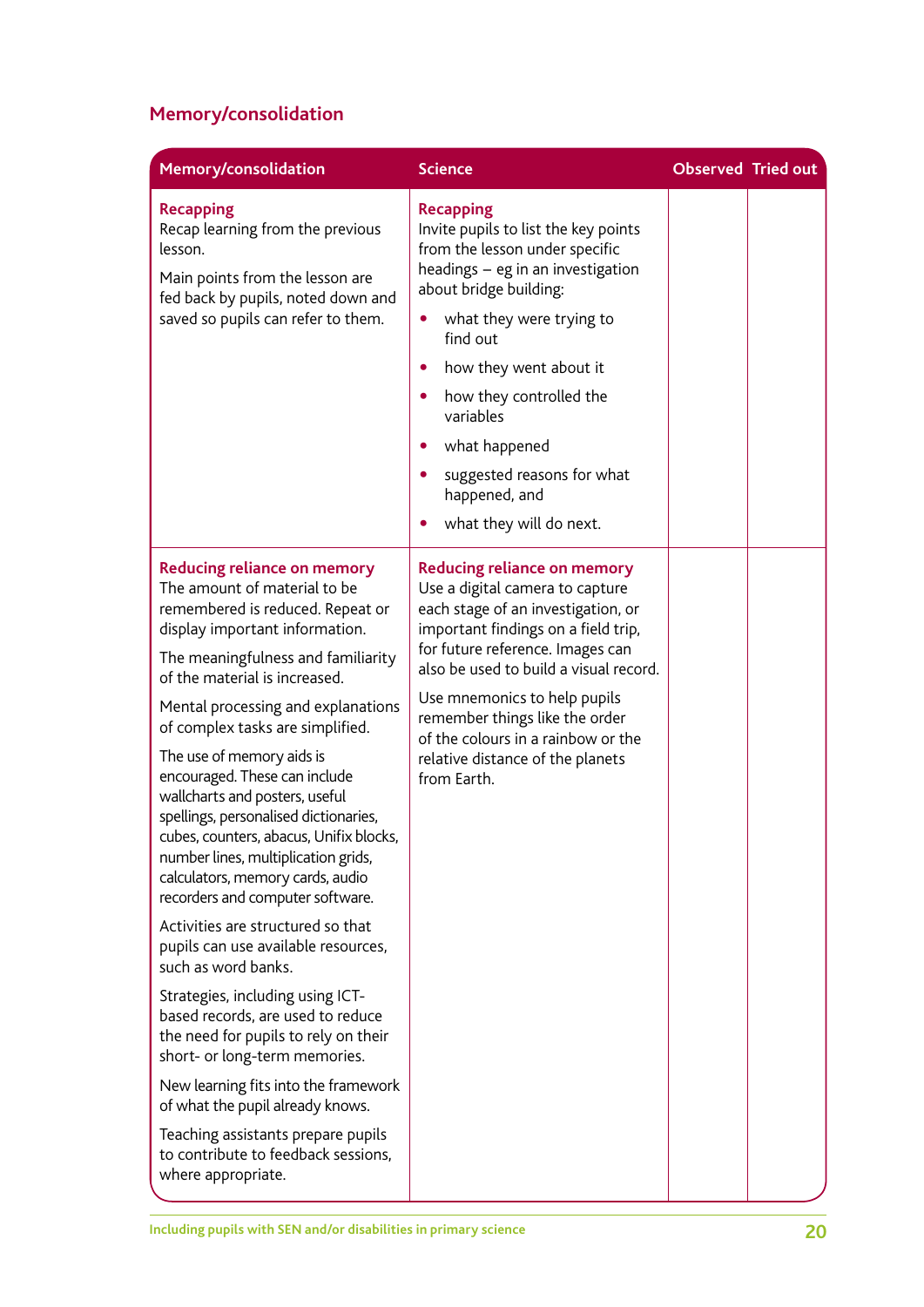| Memory/consolidation                                                                                                                                                                                                          | <b>Science</b>                | <b>Observed Tried out</b> |  |
|-------------------------------------------------------------------------------------------------------------------------------------------------------------------------------------------------------------------------------|-------------------------------|---------------------------|--|
| <b>Consolidating learning</b><br>Pupils' understanding is checked,<br>eg by inviting pupils to reformulate<br>key learning.                                                                                                   | <b>Consolidating learning</b> |                           |  |
| Using visual or concrete ('real')<br>materials, or activities involving<br>movement, to reinforce or<br>consolidate learning through a<br>range of sensory channels.                                                          |                               |                           |  |
| Reteach or revise material, where<br>necessary, eg post-lesson tutoring.                                                                                                                                                      |                               |                           |  |
| Opportunities are provided for<br>pupils to repeat and reinforce<br>previously learnt skills and<br>processes on a regular basis, in<br>similar and different contexts.                                                       |                               |                           |  |
| Encourage pupils to develop their<br>own strategies, eg an agreed<br>approach to asking for help,<br>rehearsal, note-taking, use of long-<br>term memory, and place-keeping<br>and organisational strategies.                 |                               |                           |  |
| Independent study/homework<br>Independent study/homework<br>is explained during the lesson,<br>not at the end, to make sure it is<br>understood and recorded. Teachers<br>check all pupils are clear about<br>homework tasks. | Independent study/homework    |                           |  |
| Homework tasks are accessible<br>after the lesson, eg published on<br>a noticeboard or on the school<br>learning platform, so pupils can<br>return to them, if necessary, after<br>the lesson.                                |                               |                           |  |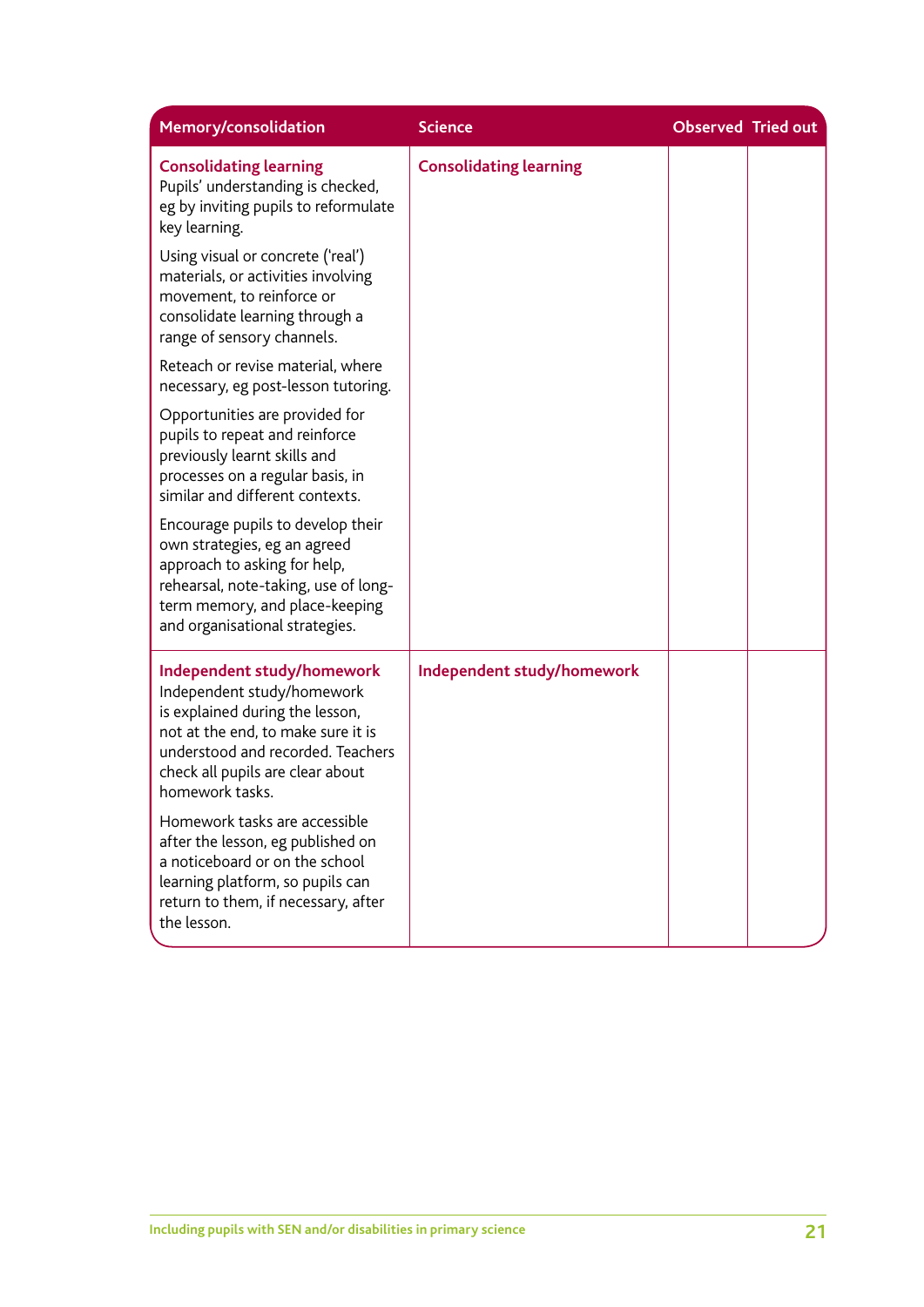# **4 Science and Every Child Matters**

In 2003, the green paper 'Every Child Matters: Change for children' was published. The key outcomes for the Every Child Matters (ECM) agenda were drawn up after consultation with children, young people and families. The five outcomes that mattered most to children and young people are set out below. Each of the outcomes can be addressed through the science curriculum.

| <b>Outcome</b>                           | <b>General educational aspects</b>                                                                                                                                                                                                                  | Through the science curriculum                                                                                                                                                                                                                                                                                     |
|------------------------------------------|-----------------------------------------------------------------------------------------------------------------------------------------------------------------------------------------------------------------------------------------------------|--------------------------------------------------------------------------------------------------------------------------------------------------------------------------------------------------------------------------------------------------------------------------------------------------------------------|
| <b>Be healthy</b>                        | Work towards independent<br>٠<br>learning                                                                                                                                                                                                           | Learning about the benefits of healthy<br>eating and exercise.                                                                                                                                                                                                                                                     |
|                                          | Actively enquire about differing<br>environments                                                                                                                                                                                                    | Learning about nutrition, the effects of<br>drugs and medicines, alcohol and tobacco.                                                                                                                                                                                                                              |
|                                          | Keep mentally and emotionally<br>healthy                                                                                                                                                                                                            |                                                                                                                                                                                                                                                                                                                    |
| <b>Stay safe</b>                         | Keep safe in school and on<br>school trips<br>Have stability and security<br>$\bullet$                                                                                                                                                              | Learning to recognise that there are<br>hazards in living things, materials and<br>physical processes.                                                                                                                                                                                                             |
|                                          | Know about their place in the<br>wider community                                                                                                                                                                                                    | Learning how to assess risks, and how to<br>reduce risks to themselves and others.                                                                                                                                                                                                                                 |
| <b>Enjoy and</b><br>achieve              | Achieve personal and social<br>development<br>Enjoy lessons<br>Achieve to their potential<br>Use alternatives to written<br>recording, where appropriate                                                                                            | Science learning can excite pupils'<br>curiosity about phenomena and events in<br>the world around them, and give them the<br>knowledge that satisfies this curiosity.<br>Learning that engages and includes all<br>pupils and enables them to achieve.                                                            |
| Make a<br>positive<br>contribution       | Understand issues of difference<br>$\bullet$<br>and diversity through studying<br>other environments and<br>cultures<br>Understand about, and support,<br>$\bullet$<br>the local community<br>Involve themselves in extra-<br>curricular activities | Science learning can promote:<br>environmental and social awareness<br>application of scientific knowledge to<br>$\bullet$<br>familiar phenomena, everyday things<br>and health, and<br>consideration of the positive and<br>$\bullet$<br>negative effects of technological<br>development, eg on the environment. |
| <b>Achieve</b><br>economic<br>well-being | Learn about ways to ensure<br>$\bullet$<br>their own economic well-being<br>in the future<br>Experience visits from people<br>$\bullet$                                                                                                             | Science learning can increase pupils'<br>economic awareness - eg what real<br>scientists do, recycling.                                                                                                                                                                                                            |
|                                          | who do various jobs                                                                                                                                                                                                                                 |                                                                                                                                                                                                                                                                                                                    |
|                                          | Visit different workplaces                                                                                                                                                                                                                          |                                                                                                                                                                                                                                                                                                                    |
|                                          | Learn about different economies<br>in different countries                                                                                                                                                                                           |                                                                                                                                                                                                                                                                                                                    |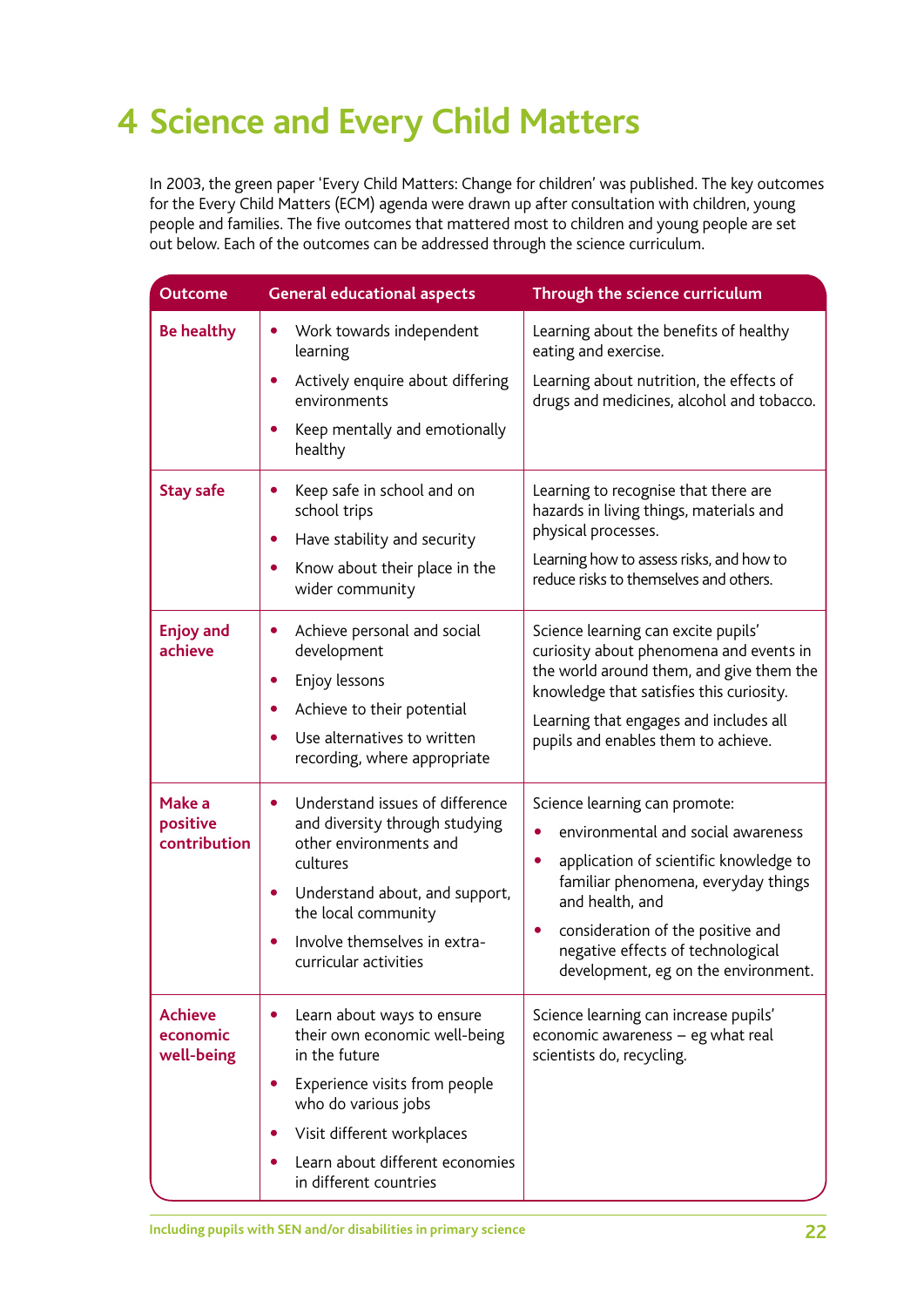## **Early development in the National 5 Curriculum: the P scales for science**

For pupils working below level 1 of the National Curriculum, performance descriptions (P scales) for science can be used to describe a 'best fit' for a pupil's performance.

All schools must report on pupils' attainment at the end of each key stage in terms of both P scales and national curriculum levels.

**P scales 1−3** address very early levels of learning and are the same in all subjects, but illustrated with subject-specific examples.

As a trainee teacher, you may not meet pupils assessed at these very early levels very often. If you have to teach these pupils during your placements, you should expect a great deal of support in differentiating teaching and learning.

From **P4**, each subject has its own progression.

At **P4**, for example, "Pupils explore objects and materials provided, changing some materials by physical means and observing the outcomes, for example, when mixing flour and water."

By **P5** they "take part in activities focused on the anticipation of and enquiry into specific environments, for example, finding a hamster under straw, or a CD or video in a pile".

By **P6** they "begin to make generalisations, connections and predictions from regular experience, for example, expecting that ice cream will melt".

At **P8** "they sort materials using simple criteria and communicate their observations of materials in terms of these properties".

The full P scales for science are set out in QCA's Planning, Teaching and Assessing the Curriculum for Pupils with Learning Difficulties: Science (please see section 7).

From **P8**, pupils move to the national curriculum levels.

While a typically developing child will have achieved **P8** by the age of four, some pupils will take considerably longer.

At all times you should be aware of the need to respect the developmental maturity of the pupils you are planning for. Choose materials and tasks appropriate to the age and maturity of the pupils. This is a particular issue when using software and other published resources.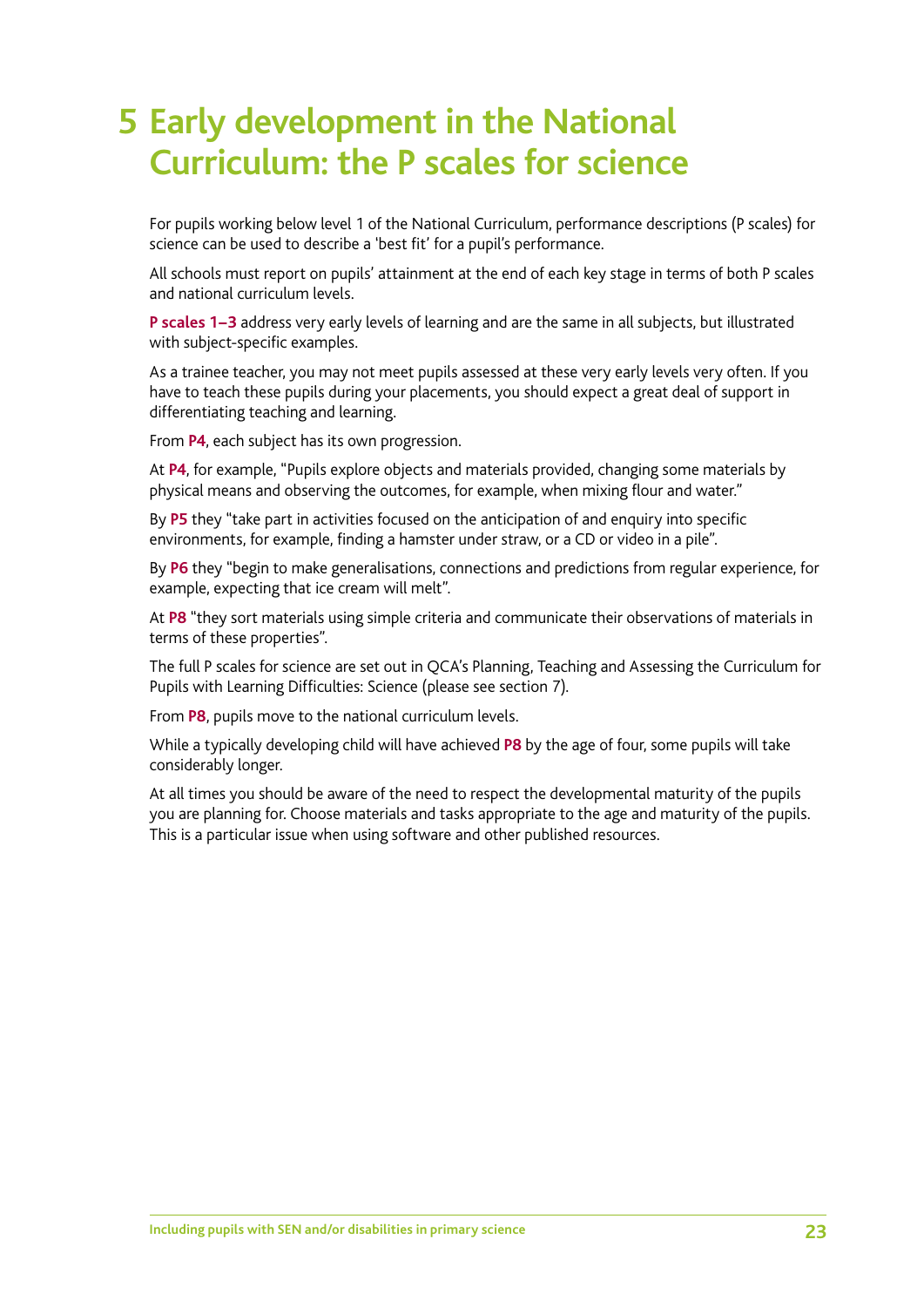## **6 Bilingual learners**

**"Children must not be regarded as having a learning difficulty solely because the language or form of language of their home is different from the language in which they will be taught."** SEN Code of Practice (DfES, 2001)

**Pupils must not be regarded as having a learning difficulty because they are learning English as an additional language (EAL).**

Bilingual learners take up to two years to develop basic communication skills (street and playground survival language).

Some pupils may take a long time before they feel confident enough to actively take part in classroom activities and use the English they have learnt. A 'silent' period is typical of this learning and should not be seen as a learning difficulty.

Many learners with EAL do not acquire language in the same way as first language learners. A pupil may be fluent orally but struggle considerably with reading or writing; or a pupil may be very literate in written English, but lack confidence in the rapid flow of speech required in conversational dialogue. It is therefore important to assess language competence in all language modes and not to assume a level of competence based on performance in one mode.

'A Language in Common' (QCA, 2000) is a common assessment scale that can be used to gauge where pupils are in their acquisition of English. It gives assessment steps for pupils with EAL working below national curriculum level 1 and is useful in helping teachers reach a common understanding of the nature of each step or level of language acquisition. It also shows how the information can be used for target setting and what support may be needed to ensure progress.

Another useful resource is 'Assessing the Needs of Bilingual Pupils: Living in two languages' by Deryn Hall.

When a class or subject teacher feels that a lack of progress in a bilingual pupil's learning may be due to a learning difficulty (SEN or disability) they should consult the SENCO or inclusion manager and work with them to develop an appropriate response.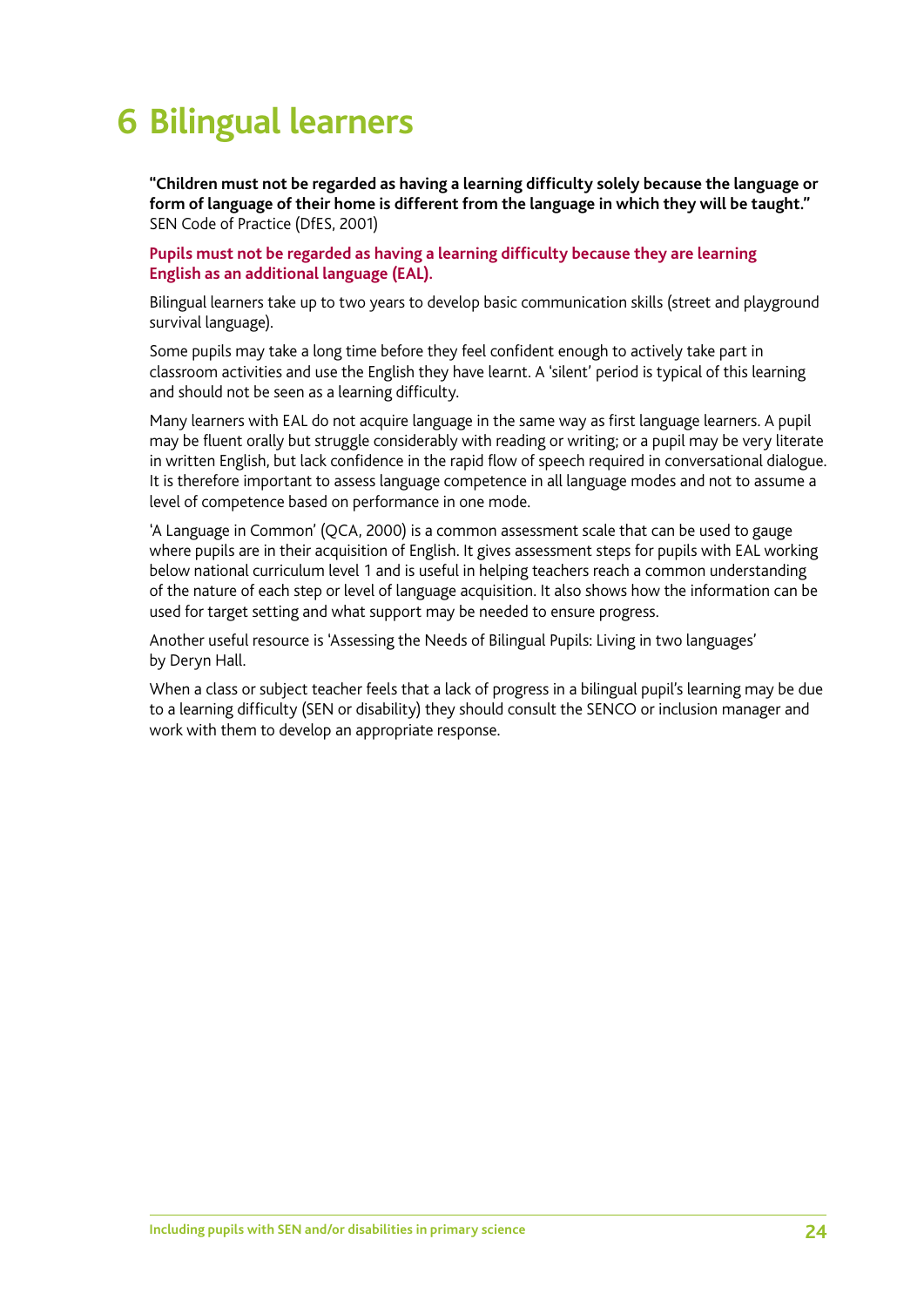# **7 Sources of information and advice**

#### **Publications**

Davis, P and Florian, L, 2004, Teaching Strategies and Approaches for Pupils with Special Educational Needs: A Scoping Study, DfES Research Report RR516

Hall, D, 2001, Assessing the Needs of Bilingual Pupils: Living in two languages, David Fulton Publishers

Holden, C and Cooke, A, 2005, Meeting SEN in the Curriculum: Science, David Fulton Publishers

QCA, 2000, A Language in Common: Assessing English as an additional language

QCA, 2009, Planning, Teaching and Assessing the Curriculum for Pupils with Learning Difficulties: Science − available online at: **www.qcda.gov.uk/libraryAssets/media/P\_scales\_Science.pdf**

Wellington, J and Osborne, J, 2001, Language and Literacy in Science Education, Open University Press

#### **Websites**

The science National Curriculum in detail can be found at: **http://curriculum.qca.org.uk/key-stages-1-and-2/subjects/science/index.aspx**

The National Curriculum in Action web page shows the science curriculum in action, through pupil materials, lessons plans etc. It also indicates different standards of work and how these relate to pupils' achievement and work levels.

**[http://curriculum.qca.org.uk/key-stages-1-and-2/assessment/nc-in-action/](http://curriculum.qca.org.uk/key-stages-1-and-2/assessment/nc-in-action/index.aspx?return=/sitemap/index.aspx) [index.aspx?return=/sitemap/index.aspx](http://curriculum.qca.org.uk/key-stages-1-and-2/assessment/nc-in-action/index.aspx?return=/sitemap/index.aspx)**

www.immersiveeducation.com (for Kar2ouche<sup>1</sup>) – a selection of resources to aid teaching

**www.widgit.com** – a selection of resources to aid teaching

**New software and hardware becomes available all the time. The following useful websites provide reviews of these materials and should be a first port of call when looking for new resources:**

Teachers Evaluating Educational Materials (TEEM): **www.teem.org.uk** 

Teacher Resource Exchange: **http://tre.ngfl.gov.uk**

#### **Other related sources**

BBC – Schools materials: **www.bbc.co.uk/schools/teachers**

Schools Science UK: **www.schoolscience.co.uk**

Inclusive Science and Special Educational Needs (ISSEN): **www.issen.org.uk/links.htm**

The Association for Science Education (ASE): **www.ase.org.uk**

<sup>1</sup> Where this booklet refers to a specific product, no recommendation or endorsement of that product is intended, nor should be inferred.